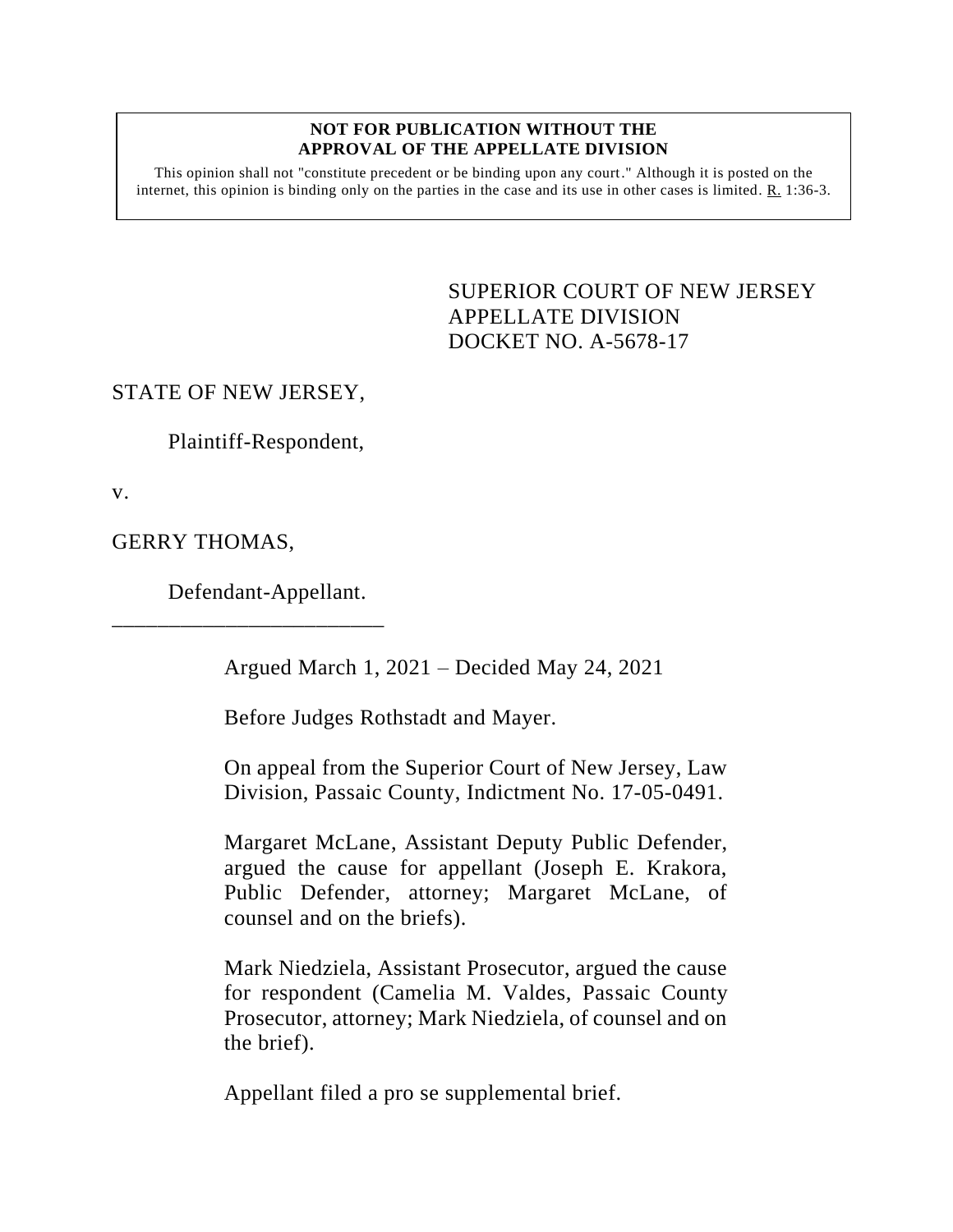#### PER CURIAM

After the trial judge denied defendant Gerry Thomas's motion to suppress his second custodial statement to police, a jury found defendant guilty of two counts of first-degree felony murder, N.J.S.A. 2C:11-3(a)(3); one count of second-degree arson, N.J.S.A.  $2C:17-1(a)(1)$  and  $(a)(2)$ ; and, one count of firstdegree attempted robbery, N.J.S.A.  $2C:5-1(a)(3)$ , N.J.S.A.  $2C:15-1(a)(1)$ . The convictions arose from defendant's alleged participation in a robbery that resulted in the murder of two victims and the destruction of their remains through the torching of the car in which they were killed. After his convictions, the trial judge sentenced defendant to an aggregate term of eighty years subject to a period of parole ineligibility under the No Early Release Act, N.J.S.A. 2C:43-7.2.

Defendant appeals from his conviction and sentence and argues the following points:

#### POINT I

DEFENDANT'S SECOND STATEMENT WAS TAKEN IN VIOLATION OF HIS RIGHT AGAINST SELF-INCRIMINATION, WAS INVOLUNTARY, AND WAS UNRELIABLE. THE TRIAL COURT ERRED IN DENYING THE MOTION TO SUPPRESS HIS STATEMENT.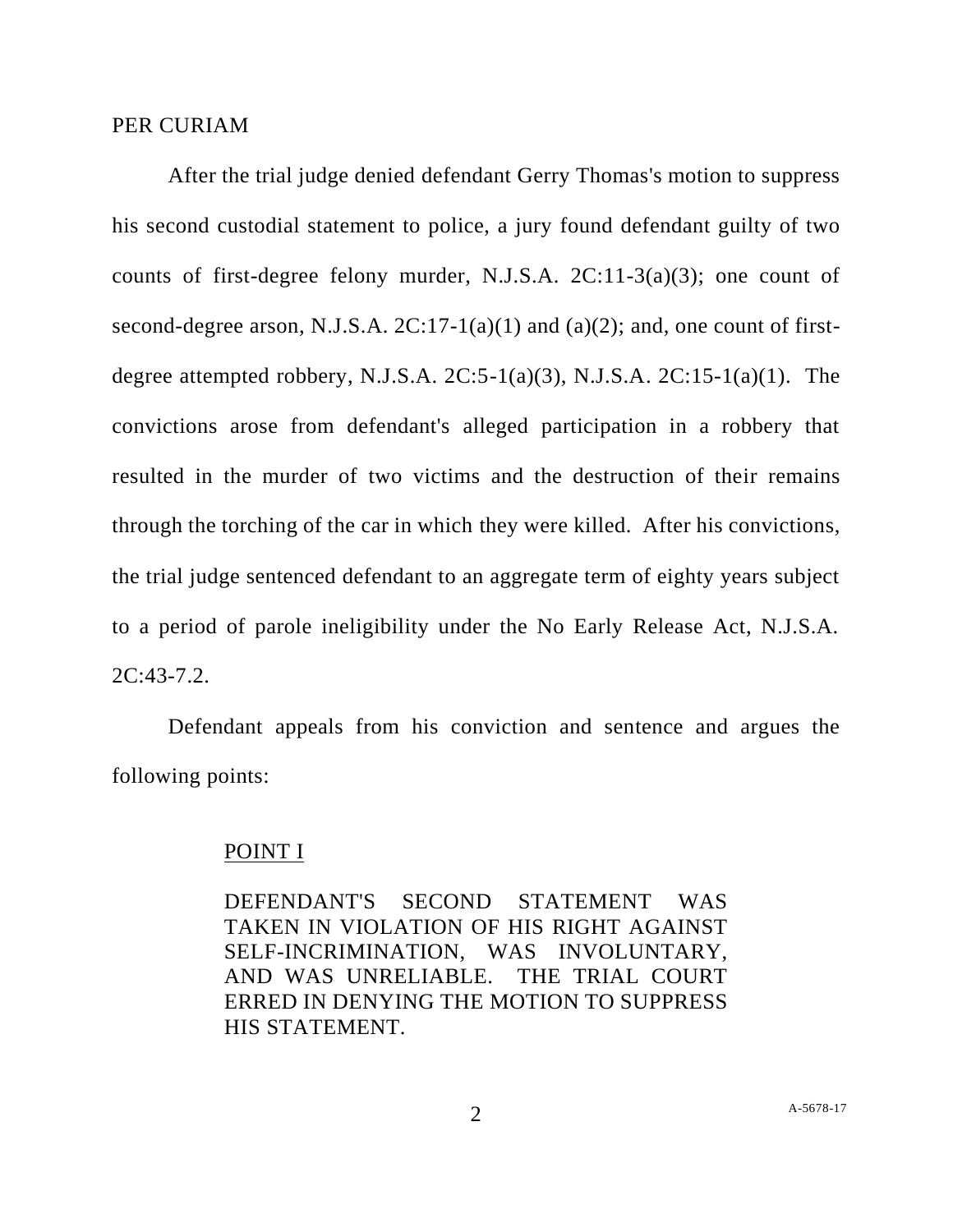## POINT II

THE MOTION FOR A JUDGMENT OF ACOUITTAL ON ATTEMPTED ROBBERY SHOULD HAVE BEEN GRANTED BECAUSE THE STATE FAILED TO PRESENT ANY EVIDENCE THAT DEFENDANT INTENDED HIS CO-DEFENDANT TO COMMIT A ROBBERY OR THAT THE CO-DEFENDANT ACTUALLY COMMITTED AN ATTEMPTED ROBBERY.

## POINT III

THE JURY INSTRUCTIONS INCORRECTLY FAILED TO SPECIFY THAT THE JURY HAD TO UNANIMOUSLY AGREE ON THE VICTIM OF THE ATTEMPTED ROBBERY. THE ATTEMPTED ROBBERY AND FELONY MURDER CHARGES MUST BE REVERSED. (NOT RAISED BELOW).

## POINT IV

THE FAILURE TO INSTRUCT THE JURY ON AN ELEMENT OF FELONY MURDER AND TO TAILOR THE FELONY MURDER INSTRUCTIONS TO THE UNUSUAL FACTS OF THIS CASE REQUIRES REVERSAL OF THE FELONY MURDER CONVICTIONS. (NOT RAISED BELOW).

## POINT V

DEFENDANT'S CONVICTIONS MUST BE REVERSED BECAUSE THE JURY HAD UNRESTRICTED ACCESS TO THE COMPILATION OF SURVEILLANCE VIDEOS IN THE JURY ROOM. (NOT RAISED BELOW).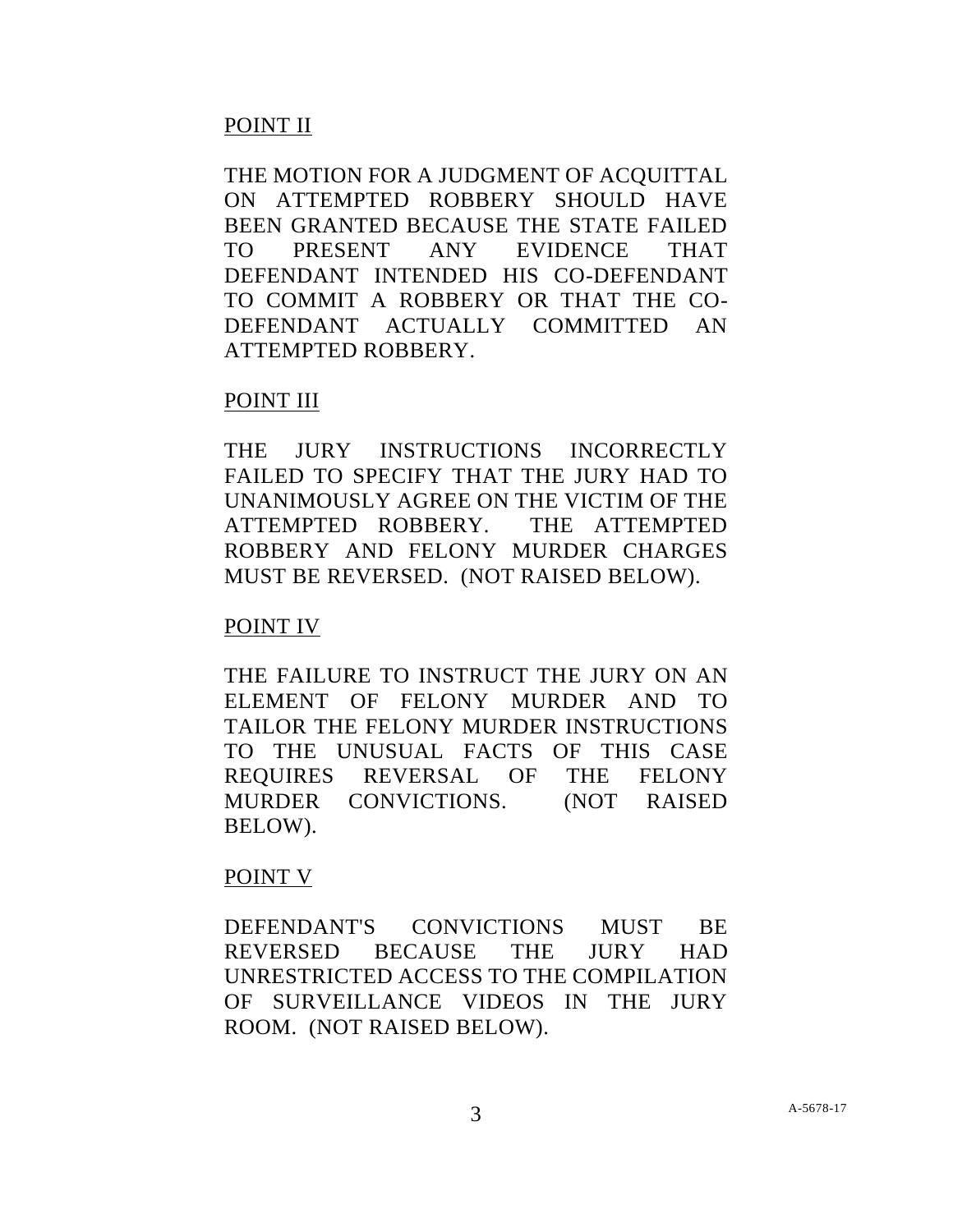### POINT VI

THE DEFENDANT'S AGGREGATE SENTENCE OF EIGHTY YEARS WITH AN 85% PAROLE DISQUALIFIER IS MANIFESTLY EXCESSIVE AND DISPARATE WITH THE CONCURRENT EIGHTEEN-YEAR SENTENCE IMPOSED ON THE CO-DEFENDANT.

# POINT [VII]<sup>1</sup>

[DEFENDANT'S] SIXTH AMENDMENT RIGHT UNDER THE UNITED STATES CONSTITUTION AND ARTICLE I PAR. 10 OF THE NEW JERSEY STATE CONSTITUTION WAS VIOLATED BECAUSE TRIAL COUNSEL RENDERED INEFFECTIVE [ASSISTANCE] OF COUNSEL FOR HIS DUAL REPRESENTATION SERVING AS THE VICTIM'S FAMILY [ATTORNEY] AS WELL AS THE DEFENDANT['S ATTORNEY]. (NOT RAISED BELOW).

We conclude that the trial judge erred by denying defendant's motion to suppress his second statement to the police because during their second interrogation of defendant they repeatedly implied that he could avoid being charged with the subject murders if he responded to their questions. For that reason, we reverse the motion's denial, vacate defendant's convictions, and remand for a new trial.

<sup>&</sup>lt;sup>1</sup> For clarity, we renumbered this last point, which defendant raised in a pro se supplemental brief.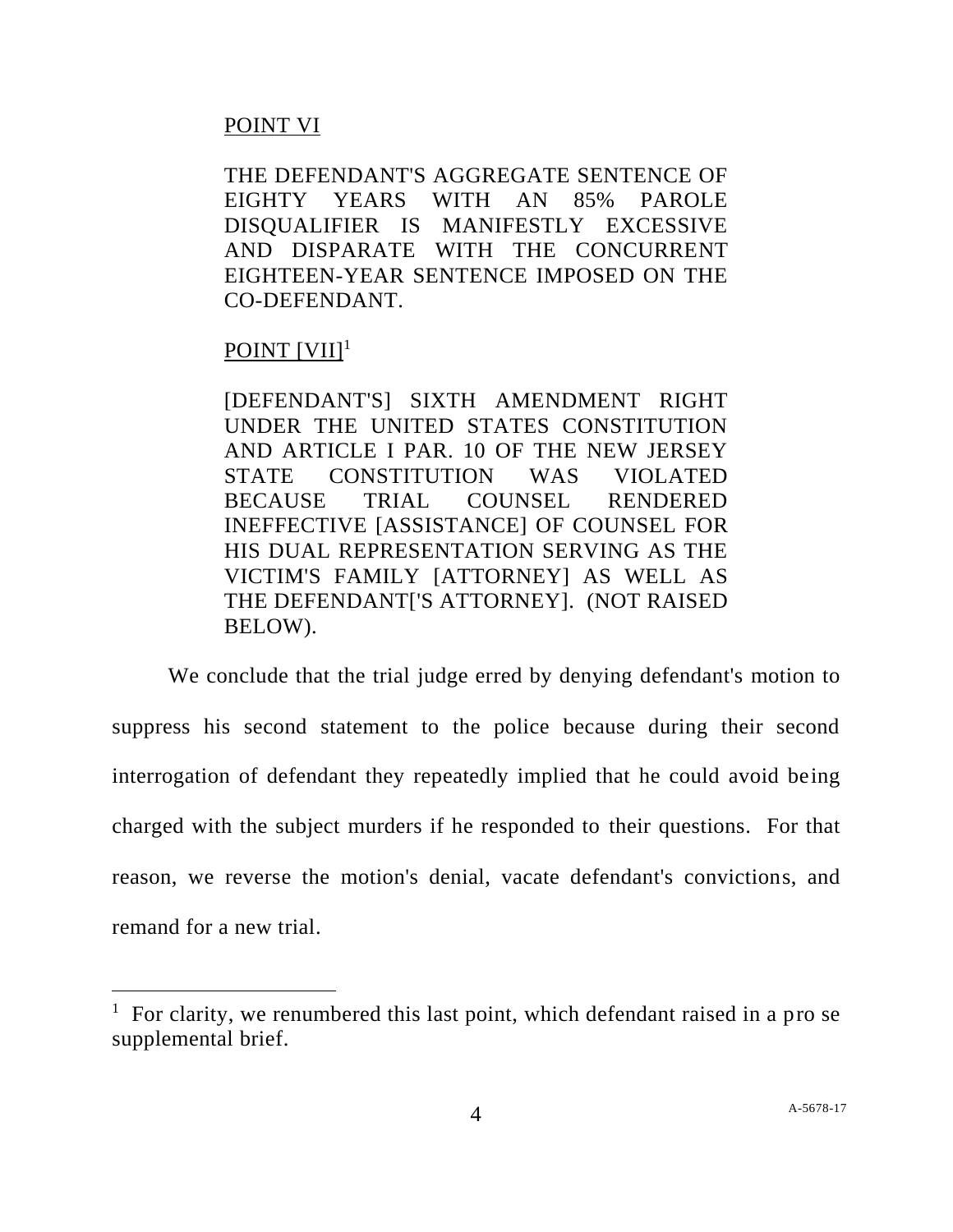I.

In response to defendant's motion, the trial judge held a Miranda<sup>2</sup> hearing over three days at which two of the Paterson Police Department detectives who took his statements, Richard Martinez and Steven Leishman, testified about the interviews. Detective Sabrina McKoy with the Passaic County Prosecutor's Office also testified as to a letter her office received from defendant while he was in jail awaiting trial. The facts developed at that hearing are summarized as follows.

The Paterson Police Department became interested in defendant's codefendant, Clarence Williams, on March 10, 2017, after an individual reported that he had been the victim in an unrelated robbery. Police identified Williams as a suspect for that robbery, and sometime between March 10 and March 17, 2017, they charged Williams with robbery and weapons offenses and issued a warrant for his arrest.

On March 17, 2017, two bodies were discovered inside a burned parked car in Paterson. Phone records disclosed that Williams had exchanged multiple phone calls with one of the victims just prior to the time of the homicides. As a

<sup>&</sup>lt;sup>2</sup> Miranda v. Arizona, 384 U.S. 436 (1966).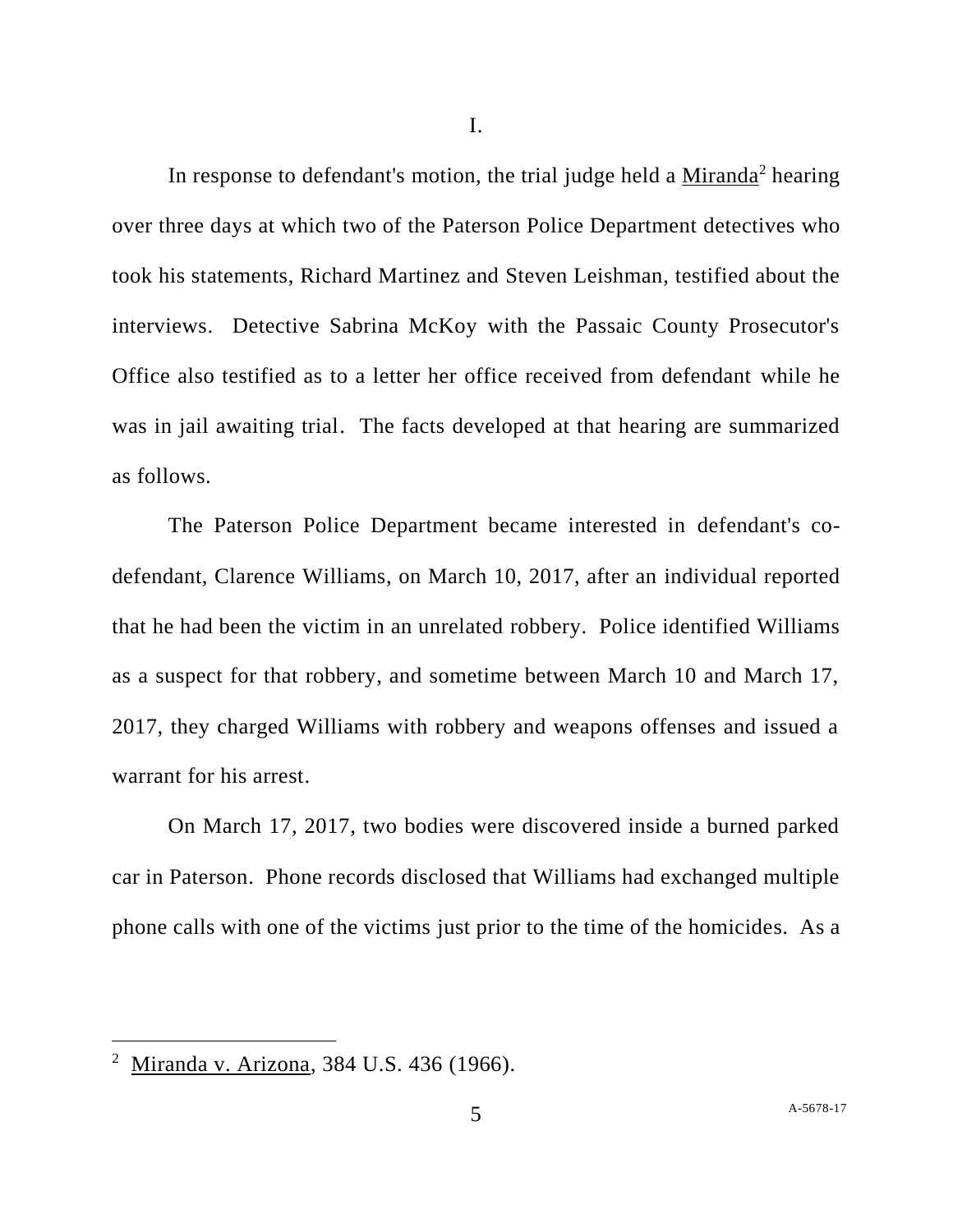result, Williams became a suspect in the murders. Using information from the cell phone, law enforcement was able to locate Williams.

On March 20, 2017, police officers executed the warrant for Williams by forcibly entering his house. When they entered the home, Williams was in the living room and defendant was in a bedroom. Officers handcuffed both men and drove them to the detective bureau in separate police cars.

Upon arrival at the bureau, defendant and Williams were placed in separate interrogation rooms; Martinez and Detective Bermudez first interviewed defendant, and Sergeant Abdelmonin Hamdeh and Leishman interviewed Williams. After defendant was placed inside the interview room, its door was closed and defendant remained seated and unrestrained.

Martinez read defendant his Miranda rights and defendant verbally indicated he understood them. Defendant also signed the form acknowledging he understood his rights, and that he wanted to waive them by speaking to the police. Martinez believed defendant understood the situation and he observed that defendant was coherent, answered questions appropriately, and did not appear intoxicated.

Defendant was then read the waiver portion of the Miranda form and asked by Martinez "Do you want to talk about the incident?" Defendant responded by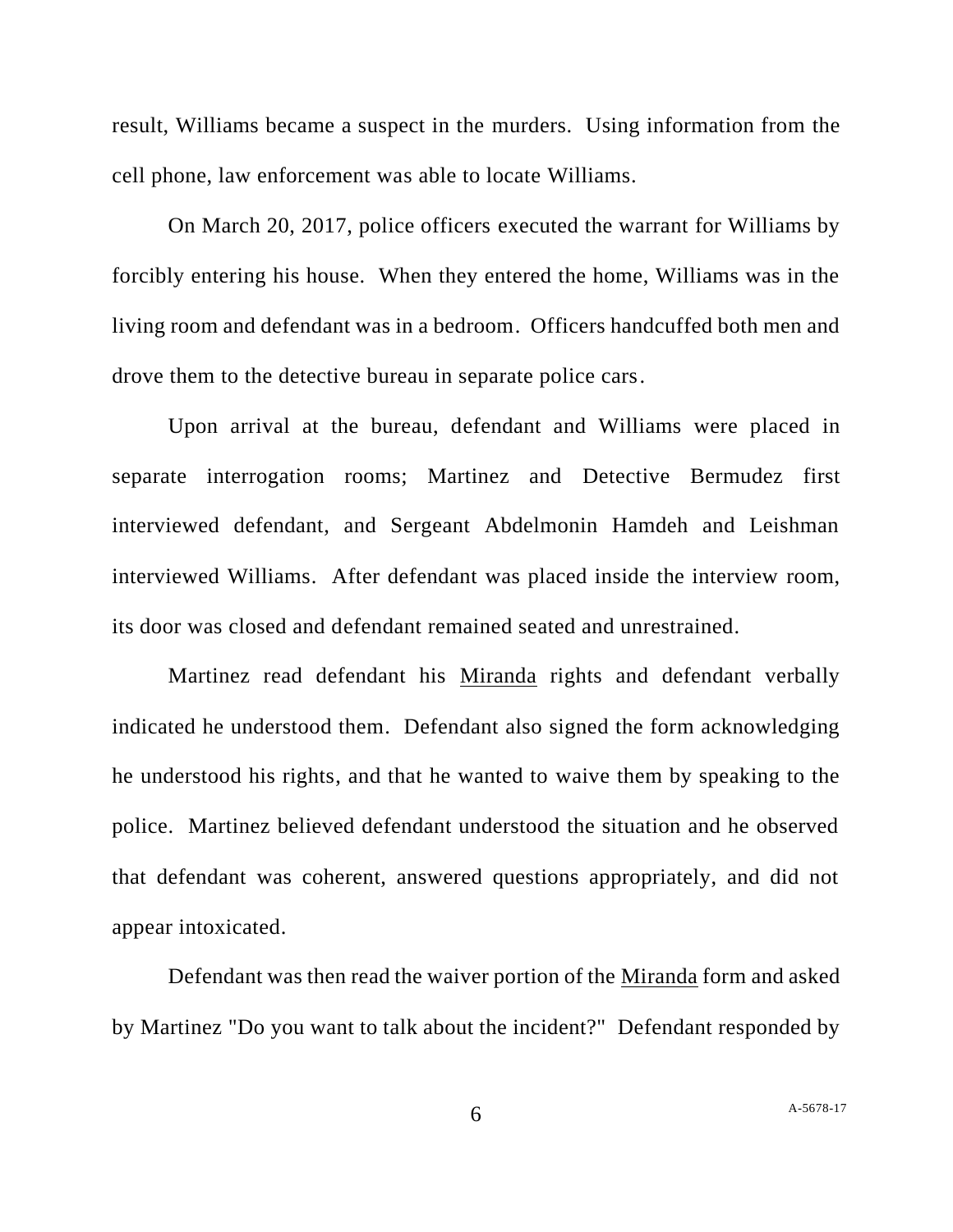asking "What incident" and was told by Martinez it involved "a boy['s] . . . dispute with somebody outside their house."

Later in the interrogation, Bermudez stated that the detectives had "something else [they] want[ed] to talk about, but you understand these rights, right? The second portion, too, that nobody's made threats or anything about any threats or used any force against you?" With that, the following exchange occurred:

> [DEFENDANT]: So, waive my right to mean what?

> DETECTIVE MARTINEZ: We've got to talk about something. Another incident that happened.

> > [DEFENDANT]: All right.

DETECTIVE MARTINEZ: Well, you want to talk? You want to talk? I mean, sign or (indiscernible).

[DEFENDANT]: What did that what did it mean, though?

DETECTIVE MARTINEZ: That you're agreeing to talk and nobody has used force or pressure against you.

[DEFENDANT]: Yeah.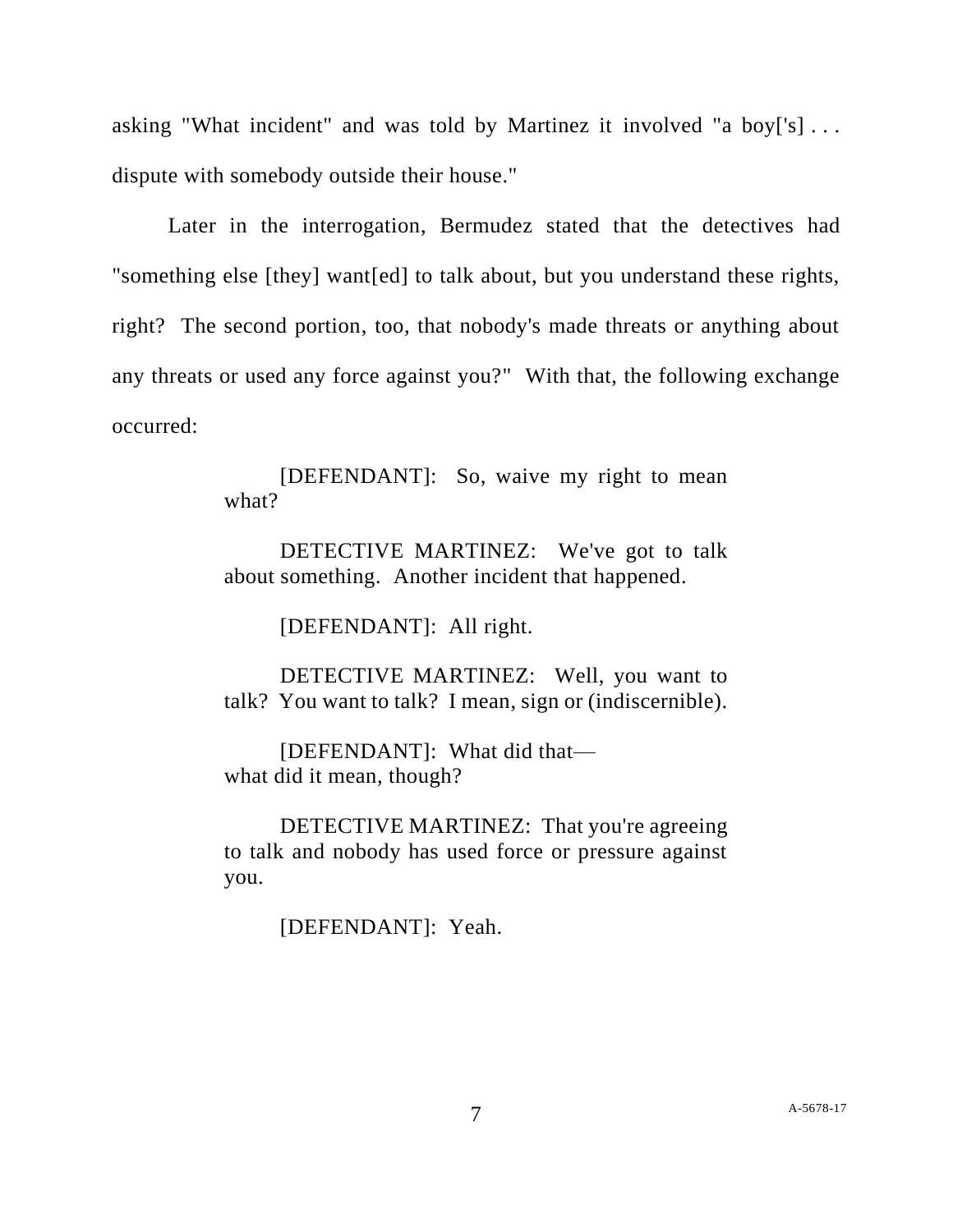The detective began to question defendant and eventually addressed the subject incident. Defendant indicated that he did not know what the detective was talking about and denied being in the location that the detectives described.

Later in the interview, Hamdeh joined the session and told defendant that Williams implicated defendant in the crime, which Hamdeh described as two robberies. Martinez knew that information to be false, but they confronted him with that as part of their "tactics used during interrogations." Defendant continued to deny any involvement.

After the interrogation, defendant was permitted to leave the detective bureau and no charges were filed against him at that time. However, the officers retained defendant's cell phone.

In the meantime, Leishman interrogated Williams. After that interrogation, Leishman also reviewed surveillance videos that had been obtained during the homicide investigation and identified defendant as "a person of interest" from those videos. One surveillance video was from a Walgreens near the crime scene. The police were interested in that Walgreens because a witness found a receipt near the crime scene that showed lighter fluid had been purchased from that store. The video depicted a very tall man who Leishman believed was defendant based on his height. As Martinez explained, the

8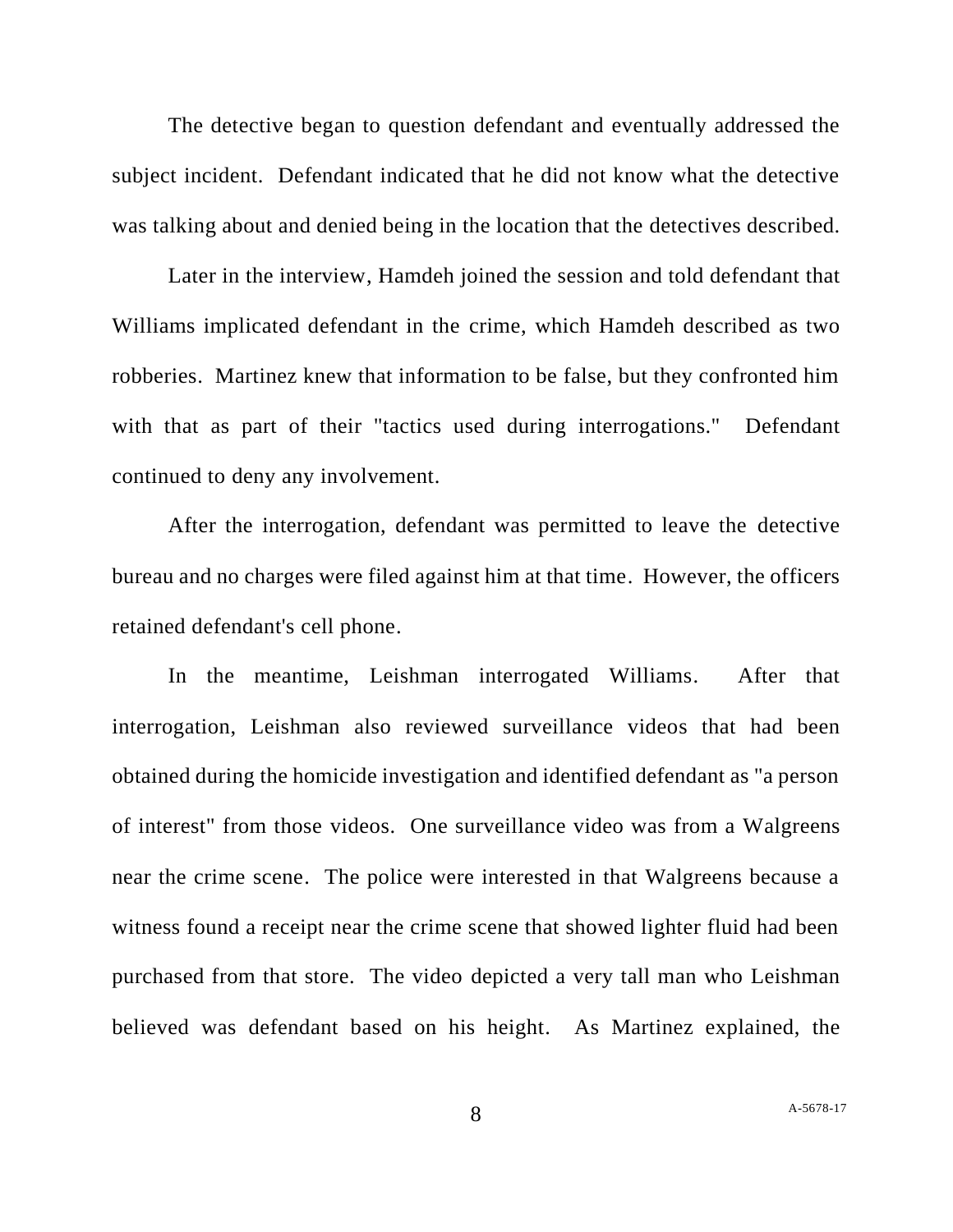detectives could not identify the faces of the individuals, but the difference in their "physical stature" was significant.

Defendant returned to police headquarters later the same day to retrieve his cell phone. When he did, the detectives detained him and Leishman and Hamdeh conducted a second interview, which started at about 8:50 p.m. and lasted about two hours. During the interview, defendant was again not handcuffed and had not yet been charged with any offenses.

Defendant was read his Miranda rights a second time. He again signed the Miranda waiver, but did not verbally respond to the detective's oral request for confirmation that he knew his rights and wanted to speak without an attorney.

At the start of the second interrogation, the following exchange between the detectives<sup>3</sup> and defendant occurred:

> [SERGEANT HAMDEH]: My name is Sergeant Hamdeh and this is Detective Leishman, I don't know if you remember from earlier.

> [DETECTIVE LEISHMAN]: So you were here earlier and (unintelligible) went through this whole formality we're just going to do it one more time alright, so today is March 20th at 8:52 p.m. Before we ask you any questions you must understand your rights. You have the right to remain silent anything you say can be

<sup>&</sup>lt;sup>3</sup> The transcripts provided do not reflect which detective is speaking at which time. The following is based on the transcripts provided, as supplemented by our review of the taped interrogation.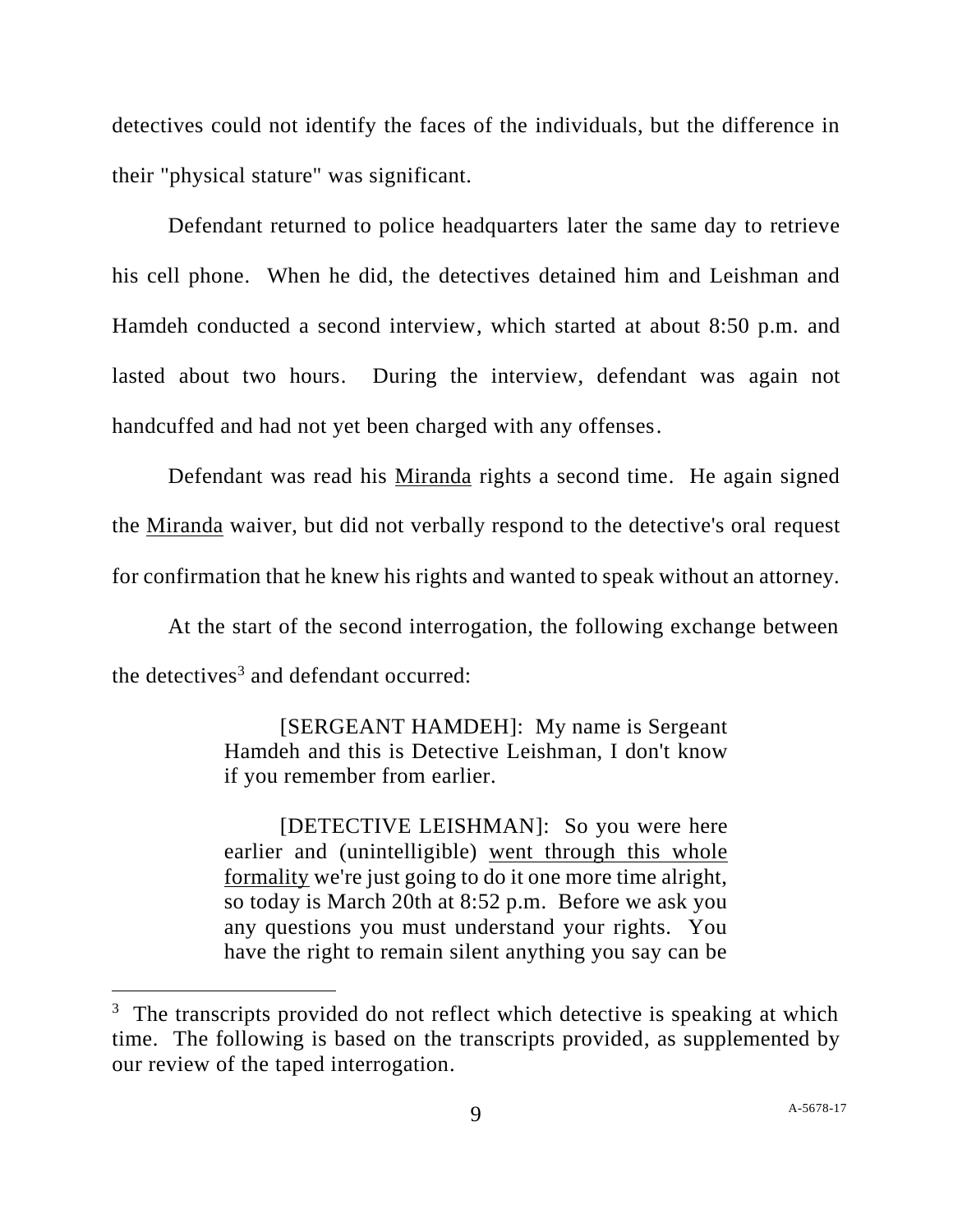used against you in a court of law. You have the right to talk to a lawyer for advice before we ask you any questions. Also you have the right to have a lawyer with you during any questioning. If you cannot pay for the services of a lawyer, a lawyer will be appointed to represent you without cost before any interrogation. If you decide to answer questions now without a lawyer present you will still have the right to stop answering questions at any time you also have the right to stop answering at any time until you talk to a lawyer, you understand that?

[DEFENDANT]: (Unintelligible) . . . all over again.

[DETECTIVE LEISHMAN]: Listen we just have to go through this before we talk to you.

### [SERGEANT HAMDEH]: You're not in trouble. You walked out earlier right?

[(Emphasis added).]

As Hamdeh was telling defendant that he was not in trouble, Leishman

slid the Miranda rights waiver form over to defendant. Defendant then signed

the waiver form. After defendant signed the form, Leishman asked him to

confirm that he knew what it meant:

[DETECTIVE LEISHMAN]: You know what this says right? You signed it already, but the waiver of rights. I have read or been read my rights and I understand what my rights are. I am willing to make a statement and answer questions. I do not want a lawyer at this time. I understand and know what I'm doing. No promises or threats have been made to me and nobody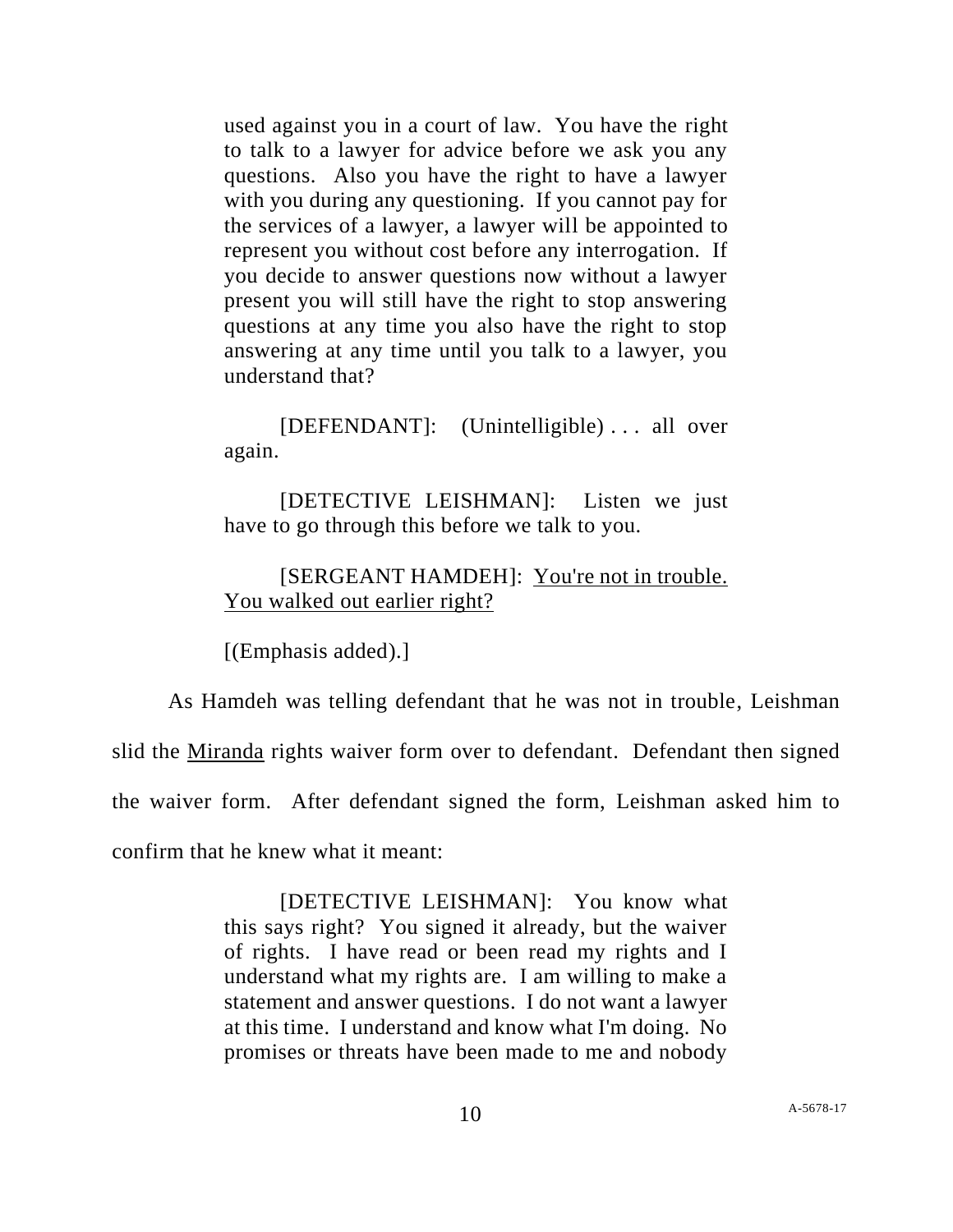has used pressure or force of any kind against me. Right, you agree you already signed it so you [sic] gonna talk to us again?

Defendant did not respond, as he just sat with his chin resting on his hands on the table. Hamdeh then immediately asked defendant, "What's your last name brother," and defendant responded "Thomas."

During the ensuing interrogation, the detectives told defendant that they had video of him entering a Walgreens at 1:30 a.m. wearing a black trench coat similar to a coat they recovered from Williams' house where defendant had been staying. Defendant acknowledged that he had always shopped at Walgreens and had been there that week but initially denied being there at that time or owning a trench coat.

They also told defendant that his height and "distinctive walk" made it clear to them that it was defendant in the video, and that a video of the crime scene showed him walking up to the car and lighting it on fire. In response to defendant denying any involvement, the following exchange occurred, during which Hamdeh raised his voice:

> [SERGEANT HAMDEH]: I GOT VIDEO MAN, I GOT VIDEO, you're not telling me the God's honest truth.

> > [DEFENDANT]: Sir I wasn't . . .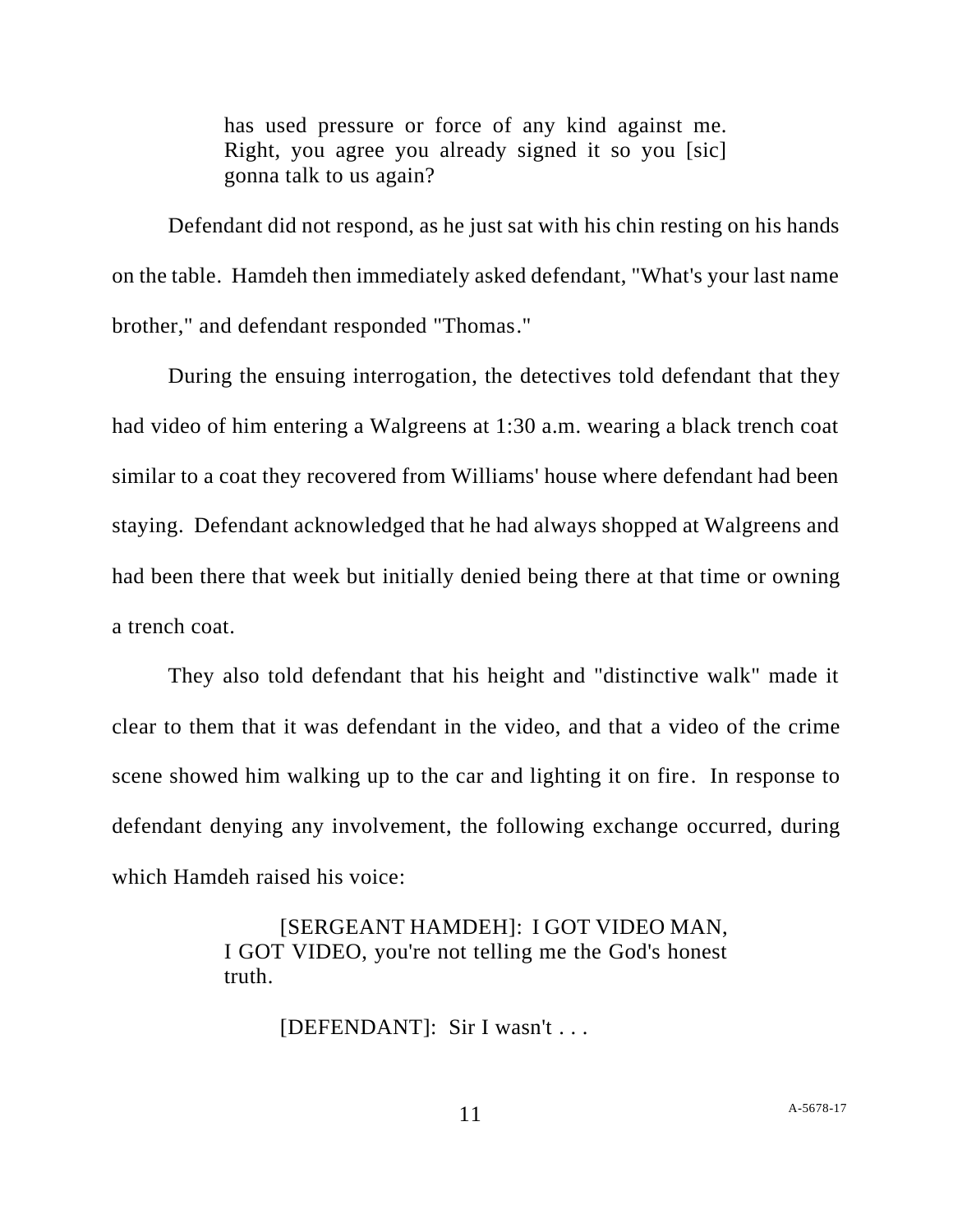[SERGEANT HAMDEH]: You're not telling me the God's honest truth, you're lying to me.

[DEFENDANT]: Sir I don't even own a black trench coat sir.

[SERGEANT HAMDEH]: I got, I got video. I got video.

. . . .

[DETECTIVE LEISHMAN]: He doesn't understand that I pretty much got that video. We watched that video and if you were walking next to me people are gonna go "goddam that guy is tall."

During the following later exchange, for the first time, the detectives

advised defendant that two people were killed during the incident:

[DETECTIVE LEISHMAN]: I got news for you, you're caught up in a lot of nonsense because there's a few of you. And you know what happen when a bunch of guys do something together, somebody talks. And they put it on another person. Listen, you can sit here and lie. I'm not going through that. . . . I got videos right here that says you're lying.

[DEFENDANT]: I'm not denying I was in Walgreens but I didn't have nothing to do with nothing. . . . I don't even know what happened.

[DETECTIVE LEISHMAN]: Two people got killed. . . . Why did we have to tell you that? You really think we don't know you were there?

[DEFENDANT]: I wasn't there sir.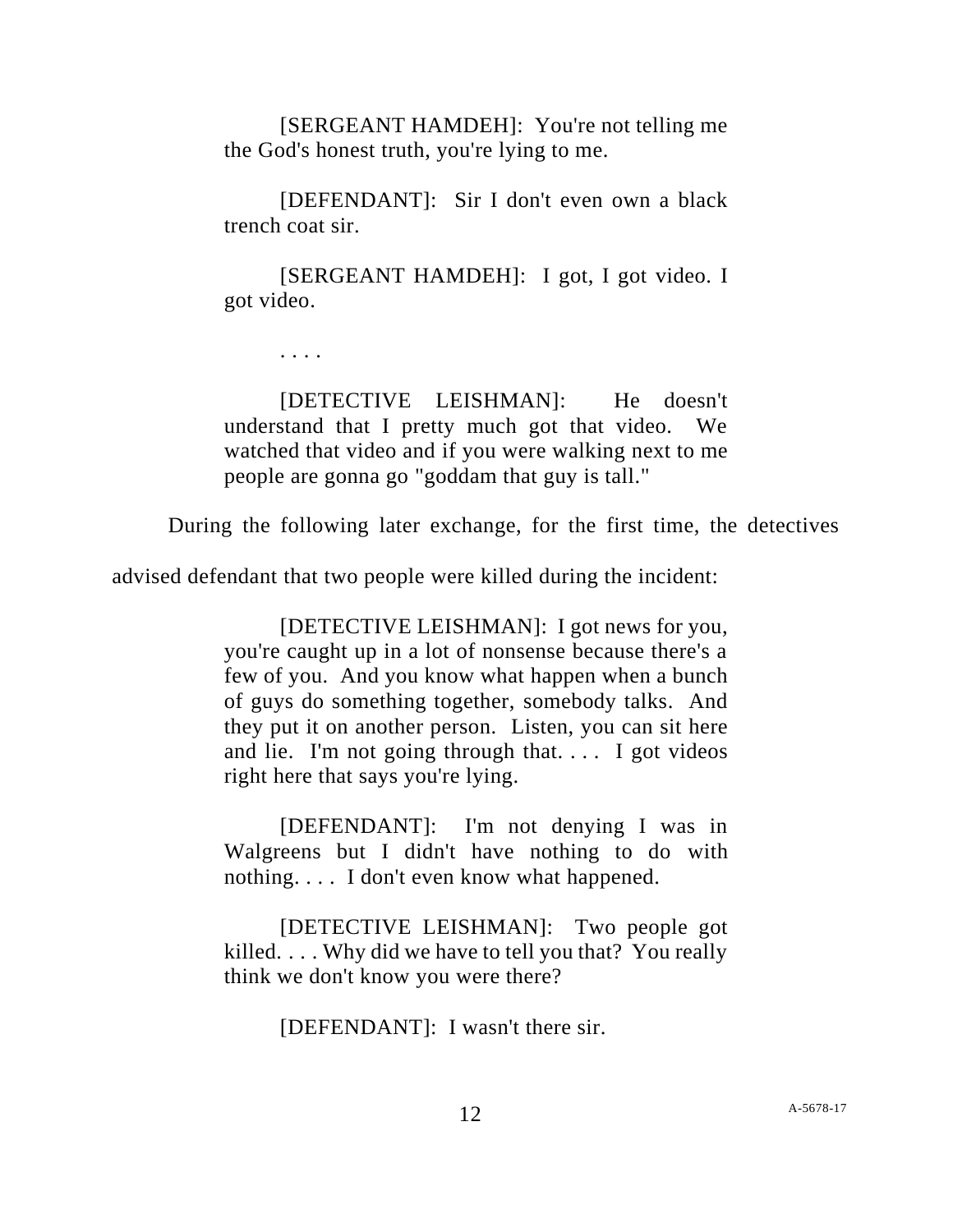[DETECTIVE LEISHMAN]: You're there on the videos.

[DEFENDANT]: In Walgreens? Sir they got killed in Walgreens?

[DETECTIVE LEISHMAN]: Let's not play stupid here. We know they were in a car. It's been all over the news for the last three days. You're on video walking right up to that car.... The car where two people got killed in.

[DEFENDANT]: Nah.

[DETECTIVE LEISHMAN]: And lit it on fire.

[DEFENDANT]: Impossible.

The detectives also advised defendant that Williams implicated him, and

told defendant he needed to "get out in front of this."

[DETECTIVE LEISHMAN]: I can honestly tell you this you gotta get out in front of this because this is big. [Williams] did a lot of talking today. We just left here at 8 o'clock and now we're back again cause you showed up. We were actually gonna come back and get you tomorrow cause we needed to talk to you. But since you showed up but . . .

[DEFENDANT]: Cause I know I didn't do anything wrong sir.

[DETECTIVE LEISHMAN]: That's not what [Williams] said.

[DEFENDANT]: Well he lying [sic] to ya. He probably want [sic] sir come on sir. If [Williams] did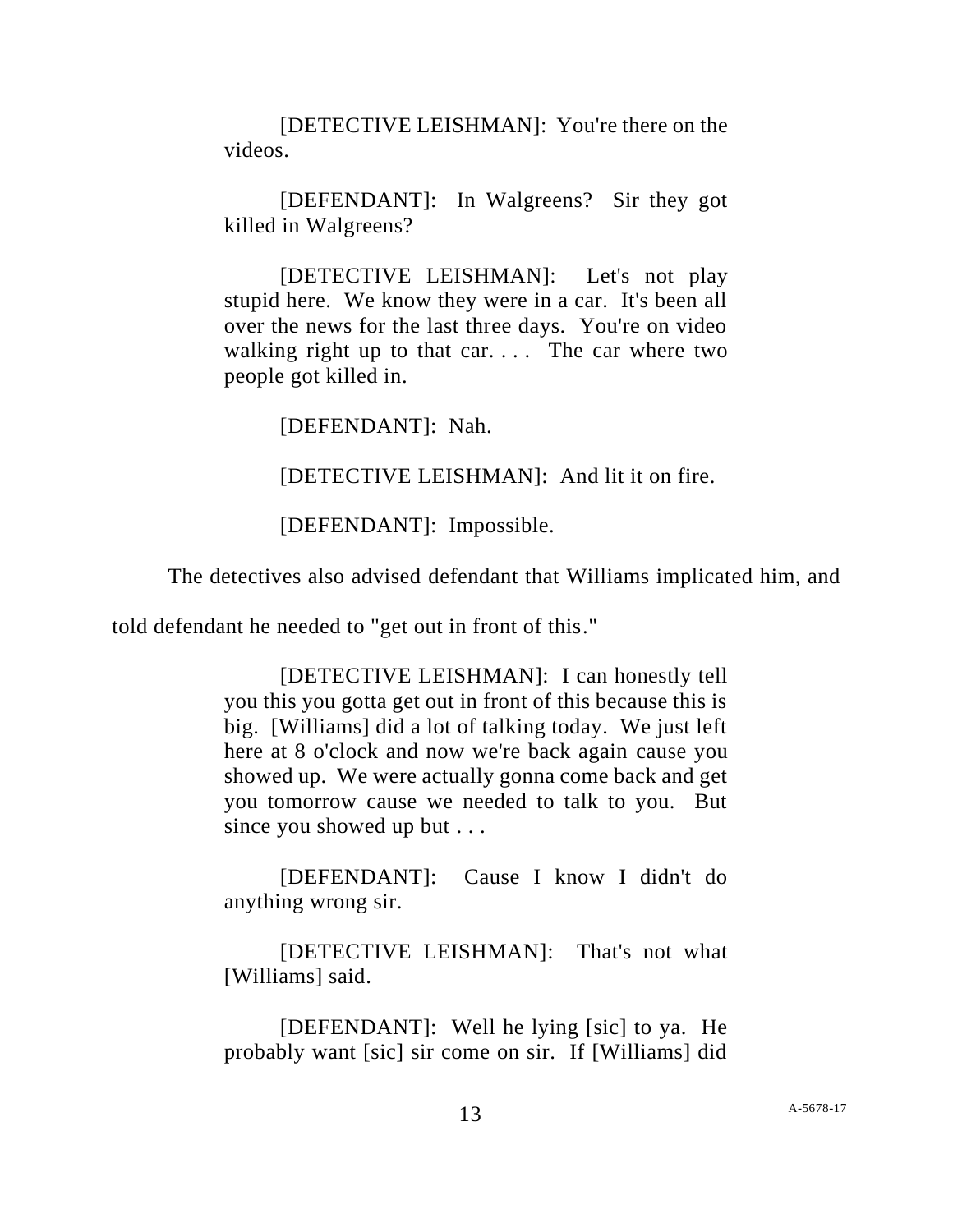that, if he said I did something wrong, you guys wouldn't even released me earlier.

[DETECTIVE LEISHMAN]: When [Williams] told us all the stuff that happened we went and looked at all the videos that we've been pulling from the past three four days and sure enough we're able to corroborate a lot of stuff he told us and then boom here's a guy towering over everybody walking, wearing the clothes that we recovered from your apartment.

During the interrogation, the detectives also made statements to defendant

about the possibility of him being charged with the murders and robberies, even

though they knew he played a "minimal role." While making these statements,

they again told defendant he had to "get ahead" of the situation. Those

statements included the following:

[DETECTIVE LEISHMAN]: You're gonna end up wearing all these charges when you might of just had a minimal role in this whole thing.

[DEFENDANT]: Minimal role in what though sir? I don't even know what's going on. I wouldn't even be here sir. I'm too smarter [sic] than that. I wouldn't even be here sir.

[DETECTIVE LEISHMAN]: Why do you think you're sitting here talking to us about this? Do you think we just picked you out? All day we been [sic] here watching video after you left and we said holy shit he was just here.

[SERGEANT HAMDEH]: Yeah we were kicking ourself [sic] in the ass because we let you go.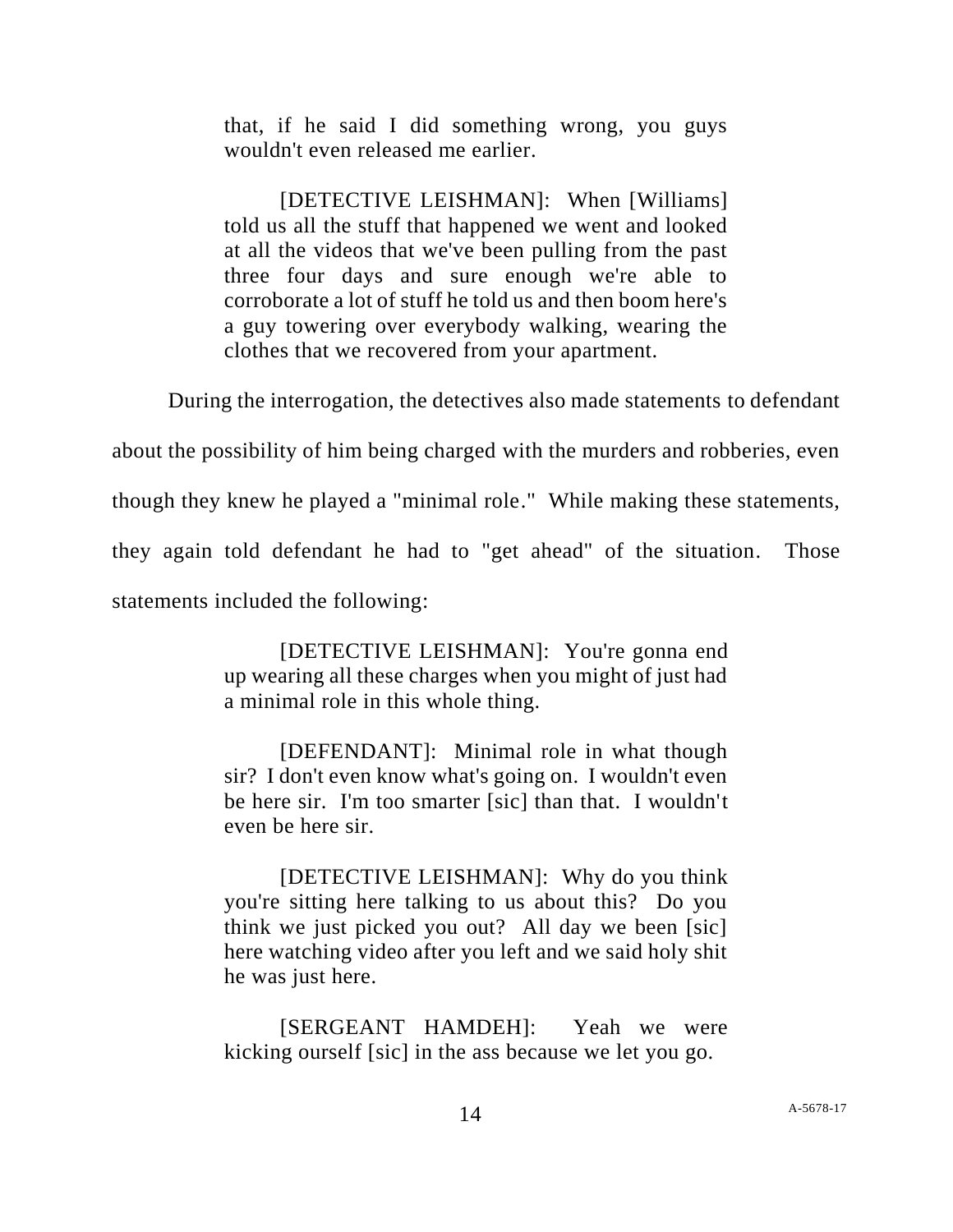A short time later, as defendant continued to deny any involvement, the

detectives warned defendant again:

[DETECTIVE LEISHMAN]: But this is your opportunity to get in front of it because you may not have pulled the trigger but you can go to jail just as long as the guy who did.

[SERGEANT HAMDEH]: How about this, how about this, I know you didn't pull the trigger. Listen, listen to me, I know you didn't pull the trigger.... Hear me out. ... I know you didn't pull the trigger because I got video. You understand that? I know that. I know you didn't do that. But I know you were there.

[DEFENDANT]: Sir I wasn't there.

[SERGEANT HAMDEH]: Hear me out. I know you were there. I know you were there.

[DEFENDANT]: I need to see those videos cause I was never on no 14th Ave.

[SERGEANT HAMDEH]: When you put all the pieces together . . . you're gonna be screwed if you don't fucking get ahead of this.

[(Emphasis added).]

Later, the detectives again warned defendant about getting "in front" of

the charges:

[DETECTIVE LEISHMAN]: The story you're gonna go with right now, how do you think that's gonna appear in court with a jury?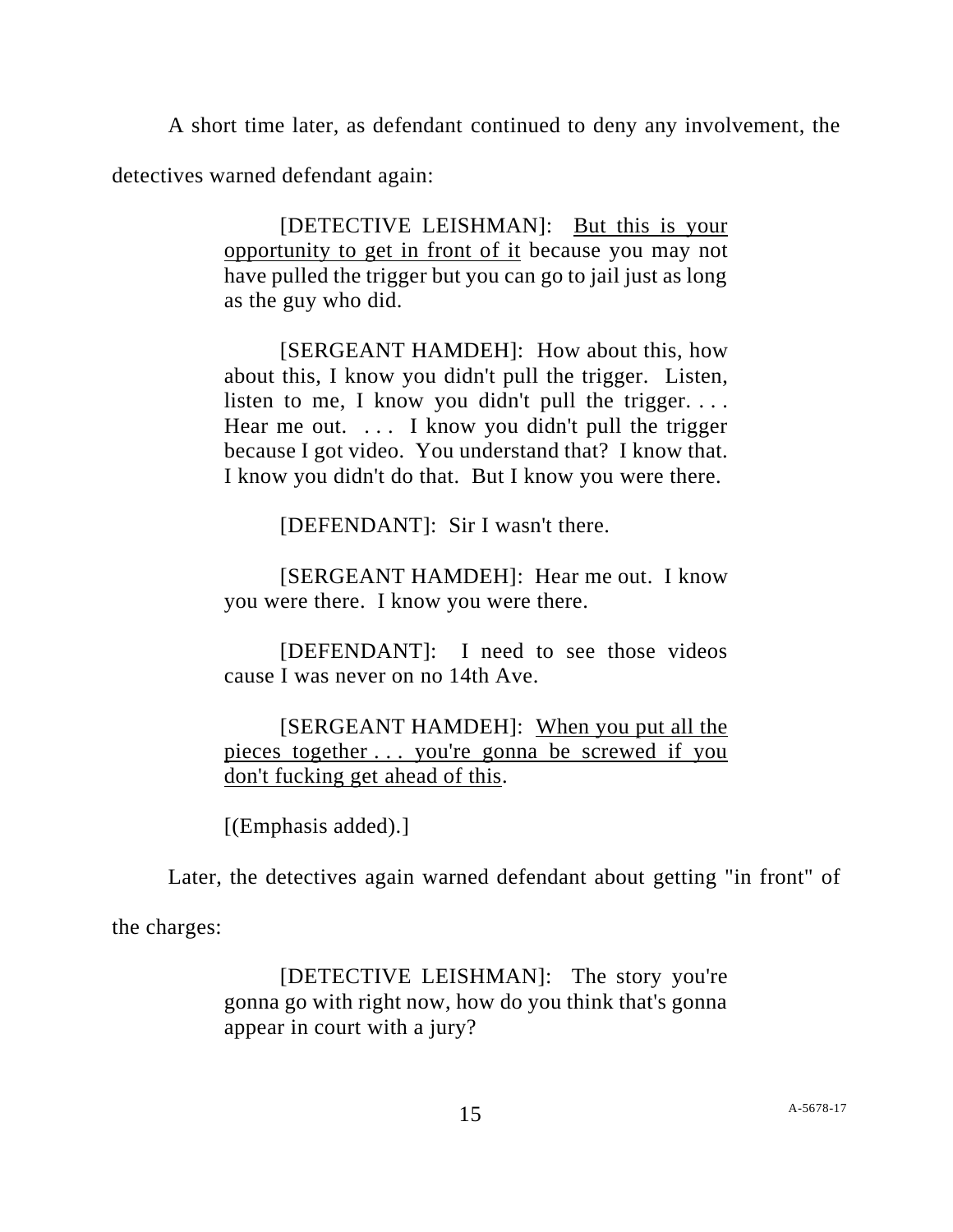[DEFENDANT]: Let the jury decide.

[DETECTIVE LEISHMAN]: If you do that buddy you're never gonna see the light of day, two bodies.

[DEFENDANT]: I don't got nothing to do with no two bodies sir.

[DETECTIVE LEISHMAN]: We're not saying you're the one that did it, but we know you were there with the people that did it [sic] we know you went there with the people that did it. We know your phone is calling the guy that did it.

[SERGEANT HAMDEH]: Unfortunately . . . you might as well been the person that did it. Okay if that's the case unless you get in front of this and help yourself, you might as well been the person that shot the bullet. No, no, hear me out. You might as well been the person who did it unless you get in front of this. Cause if you don't get in front of this you're just as guilty. You understand?

[DEFENDANT]: Can I just see the videos?

[SERGEANT HAMDEH]: No, no listen you're just as guilty and believe me believe me phone records don't lie. No, no, hear me out phone records don't lie.

[(Emphasis added).]

Hamdeh also told him that he was implicated in the crimes because of his

presence on the videos, but that he could "minimize [his] damage." Leishman

also told defendant that "[t]he problem here is you're on video. You're with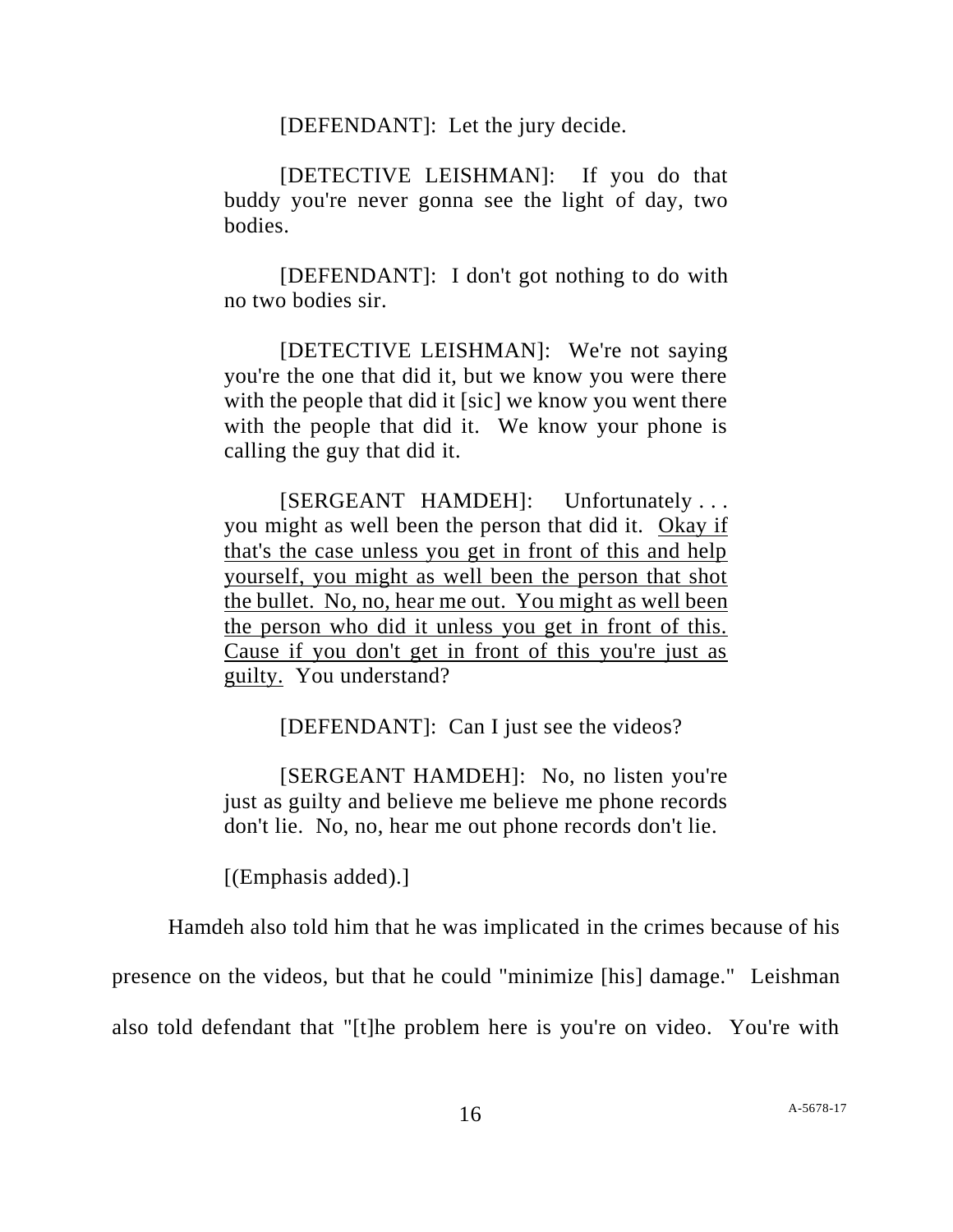them . . . whether or not you pulled the trigger doesn't mean anything because everybody is going to get charged with that. Whoever wants to cooperate?" and "we're gonna walk outta this room and you're gonna get hit with both of them." (Emphasis added).

Although, as noted, defendant initially denied being with Williams that night and said that he did not know what happened because he was not there, after the detectives reiterated they had video of him at the scene and that Williams implicated him, he eventually stated that "I wasn't there when nobody shot nobody, nobody, burned nobody. I wasn't present sir." When the detectives responded by stating "You were present at the Walgreens when the igniter fluid was bought to go back there and torch the car," defendant admitted that he had been in a minivan driven by Williams and there were one or two other men in the vehicle, but he was only there before and after the homicides took place.

Defendant ultimately admitted that he had been at the Walgreens but denied that he purchased lighter fluid or had anything to do with setting a fire or otherwise being involved with a crime. When the detectives asked him if he knew the names of the people who were there, defendant said he only knew Williams, and repeated that he did not know who pulled the trigger because he was not there when anyone was shot.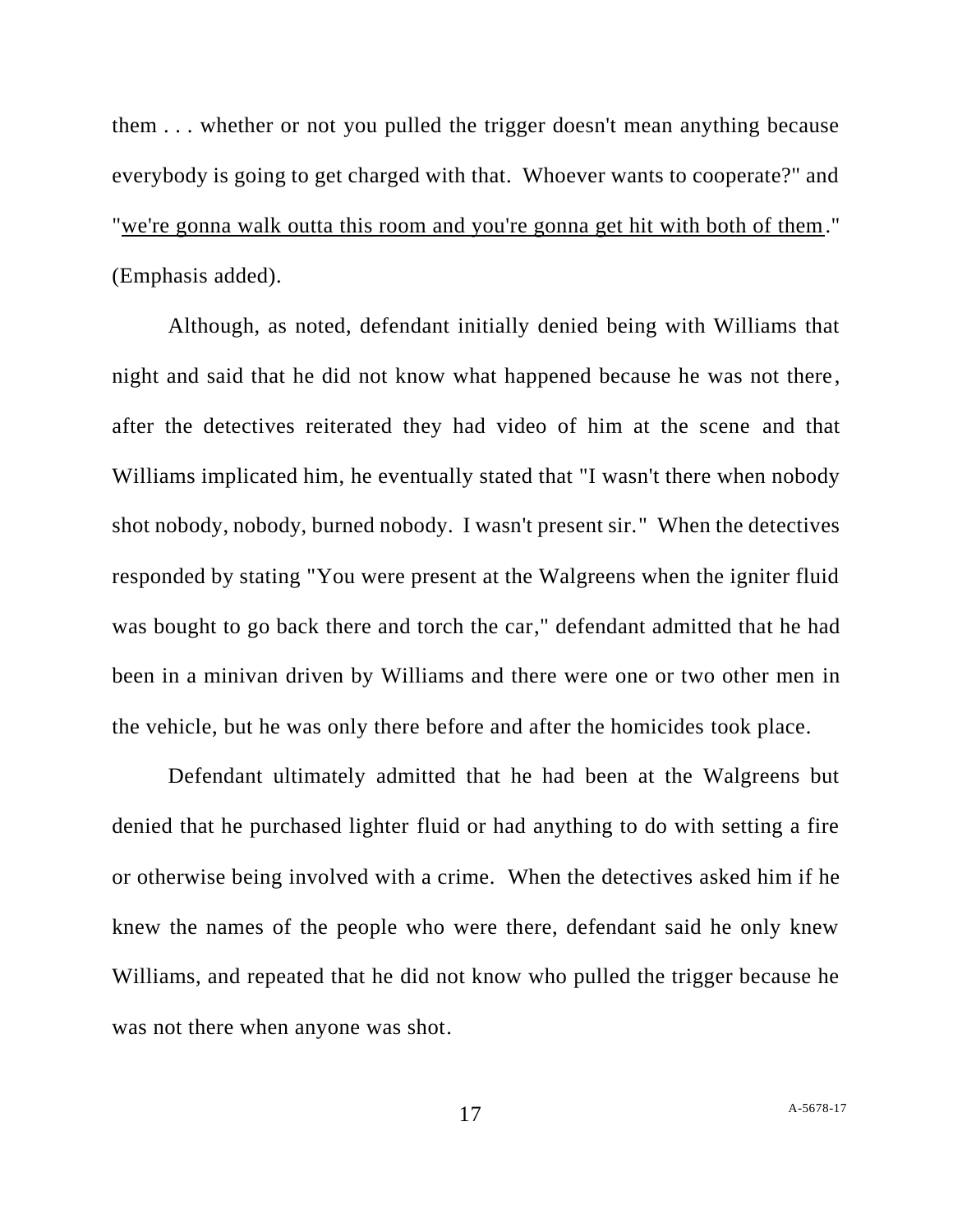Significantly, the detectives again told defendant if he "wanted to help [himself] out" he would need to "start from the beginning," and tell them the names of people that were present in the van. They also told him that "[saying] I don't know, I don't know, that's not helping you." Defendant only reiterated that when he got in the van there were three other people and that one was Williams, but he did not know the others. However, he eventually told the detectives that one of the other men in the van was someone known as "Masterborn."

Defendant also told the detectives he kept calling Williams that night because he wanted to buy marijuana from him. He claimed that Williams told him where he was, and defendant realized he was nearby, which was when and why defendant got into the van.

Defendant claimed he later asked Williams to let him out of the van because defendant was concerned that Williams and the others were planning on "bust[ing] a custy,"<sup>4</sup> and he did not want to be involved in light of his own prior criminal history. According to defendant, he was eventually dropped off and then went to the Walgreens. He then explained that outside of Walgreens, he

<sup>&</sup>lt;sup>4</sup> At trial, Leishman explained that this term meant "they were going to rob a customer."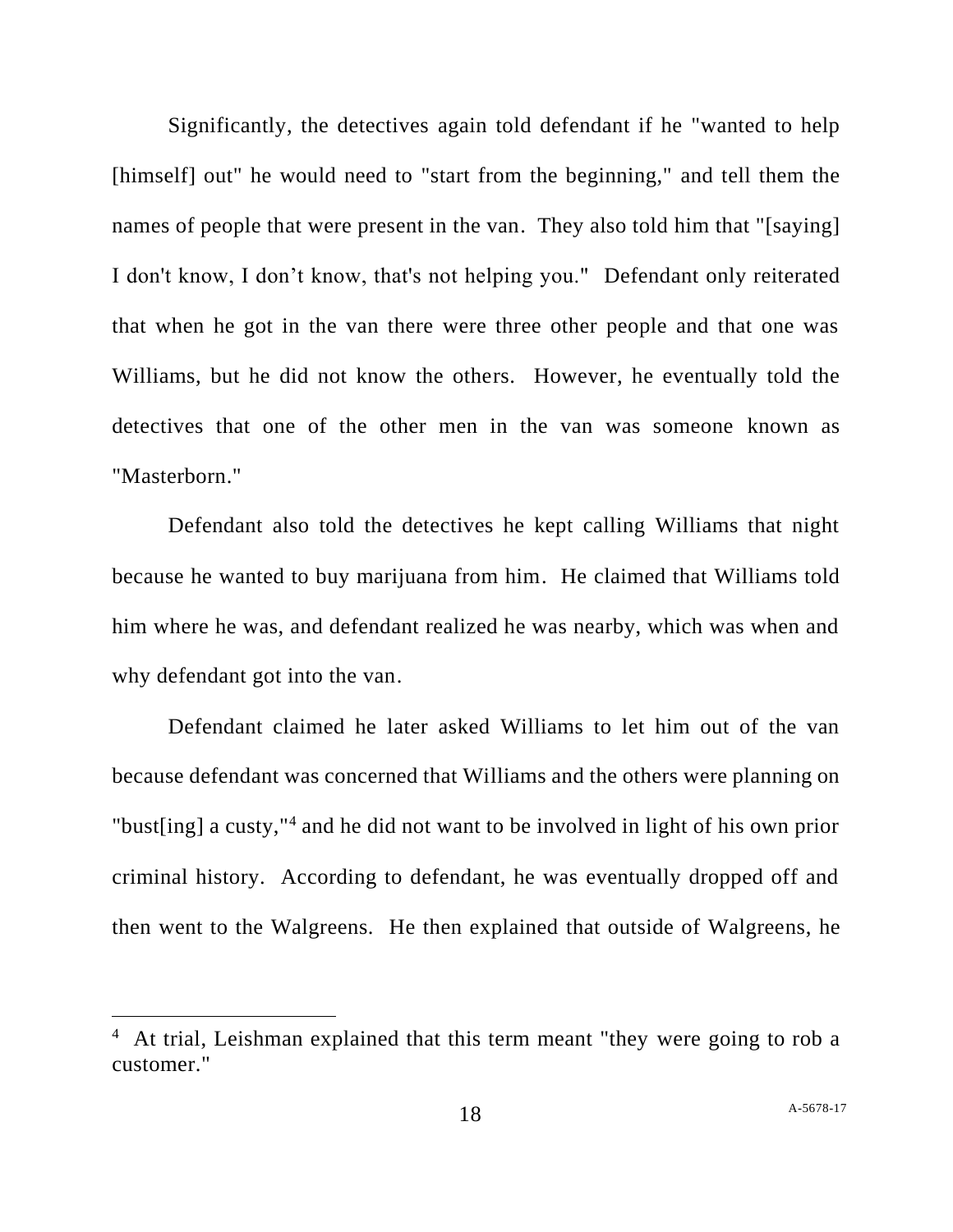gave a dollar to a boy whom the detective stated bought the lighter fluid. Defendant then again maintained he was not involved in the commission of any crime. When defendant repeatedly stated that none of the vehicle's occupants told him anything about a shooting, the detective responded by telling defendant he was not "helping [him]self."

The detectives also told defendant that another video showed him wiping prints off the white car, and defendant denied doing so.<sup>5</sup> When the detectives again asked for the identities of the other men with Williams that night, defendant expressed that they were not known to him. The detective told defendant that by not identifying the others, defendant was "not giving [them] the information [they] need for [defendant] to help [him]self out," and that "[t]here's only one thing right now that's gonna help you with anything and that's telling us who the other guys were."

Defendant responded that even if he knew their names, the detectives were not letting him go because they suspected he wiped the prints from the car. In response, Hamdeh told him to think about going to trial and how things would

<sup>&</sup>lt;sup>5</sup> This video did not clearly depict the faces of the individuals shown in the footage so the detectives again relied on defendant's height.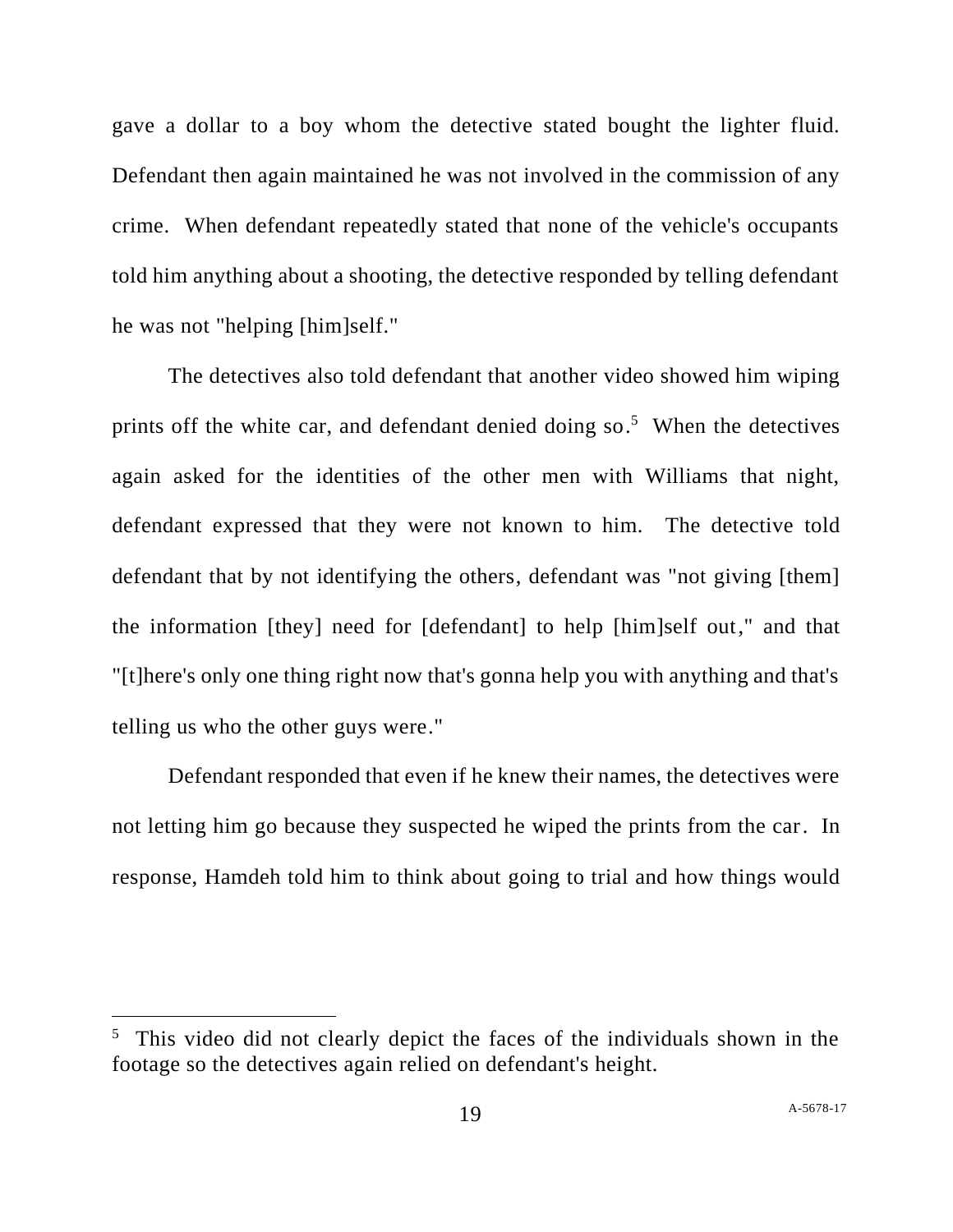"play out" if he cooperated, rather than what would happen if he continued denying his involvement.

After stepping out of the room, the detectives returned and Hamdeh told defendant that the interview was "about over, unless you want to give us anything else that could help you." Defendant asked what he could do in order to walk out of there and Hamdeh told him that was "not happening," but "if you want to help yourself in the future you could tell us something." Defendant then asked, "Can you please just give me a chance to talk, please sir," and whether there was "nothing I could say, there's nothing I could do to get me outta here right now?" The detective responded, "Nah, not gonna lie to you cause I haven't lied to you these past two hours I haven't lied to you."

In the trial judge's ensuing written decision finding the statement admissible, he found that defendant's "'freedom of action' was sufficiently deprived to show that he was in custody," even though he was "not under formal arrest or in physical restraints." He also found that although Hamdeh<sup>6</sup> "certainly did not seek to highlight the significance of the second round of questioning," the detective's characterization of executing the Miranda rights as a "'formality'

<sup>&</sup>lt;sup>6</sup> Both defendant and the trial judge attributed the "formality" comment to Hamdeh, although from the video it appears that Leishman said it. For reasons explained below, it is of no moment who made the comment.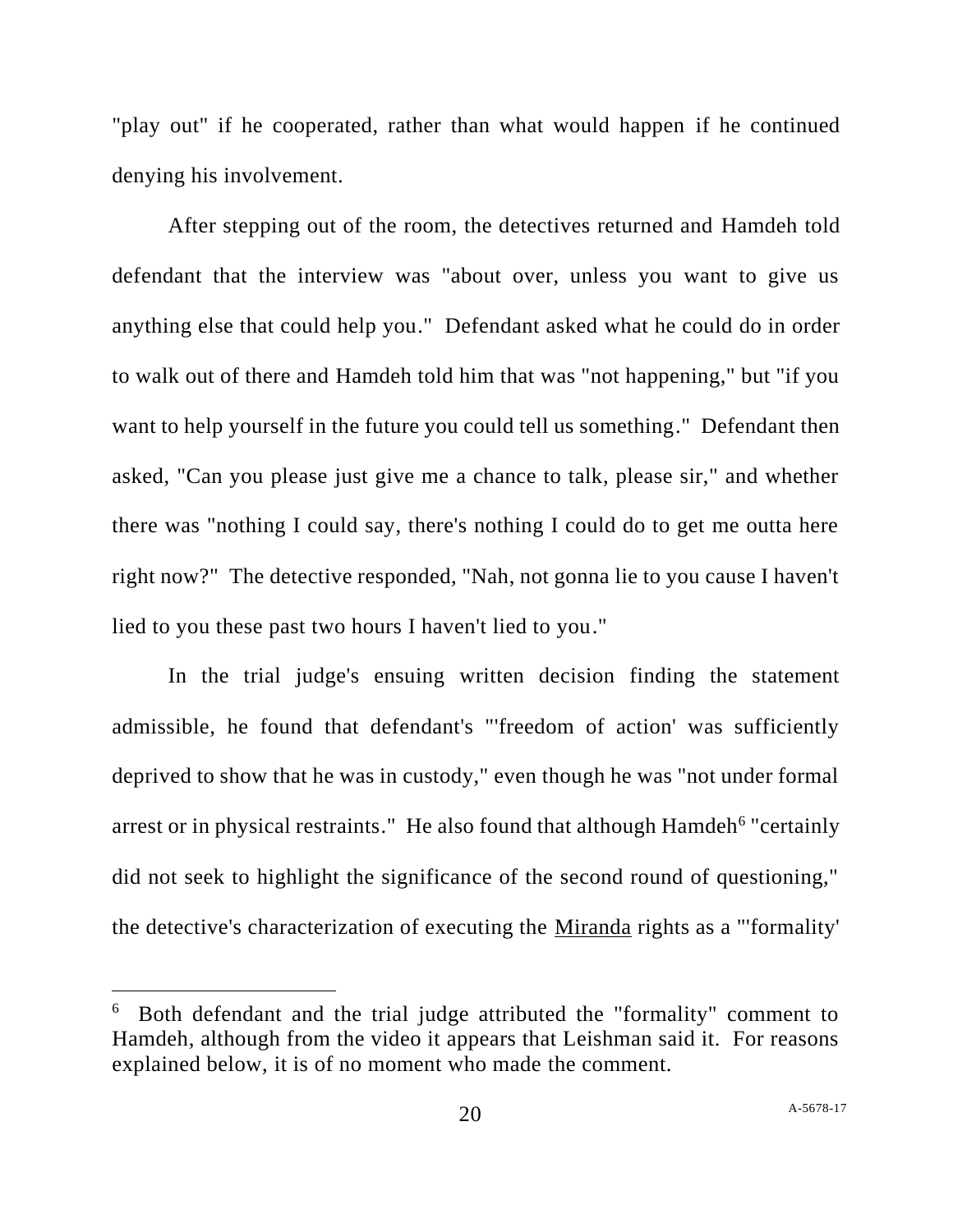was not tantamount to a deprivation of a knowing conveyance of Miranda warnings." Citing defendant's prior record of eight arrests, "one indictable conviction, three disorderly persons and one municipal ordinance conviction," the judge concluded that defendant was "familiar with the justice system." The judge acknowledged that, even though it is not known whether defendant was advised of his rights during the prior arrests, "his rights were undoubtedly discussed during prior court proceedings associated with those arrests."

The judge also found that the questioning of defendant in this matter was "not prolonged in view of underlying events." Additionally, although the police "raised their voices at times during the second interrogation," the judge "did not observe anything approaching physical or mental exhaustion on [defendant's] part or any other behavior to suggest that his will was overborne." He found that the police "raised their voices out of frustration out of apparent contradiction or omission by" defendant, and that "the heated discussion that followed was of an emotionally charged nature indicative of the seriousness of the matter under discussion." The judge did not find that defendant appeared intimidated and he still "insisted on conveying his own version of events" while "in the face of heightened emotions." Consequently, the judge found beyond a reasonable doubt that defendant knowingly, intelligently, and voluntarily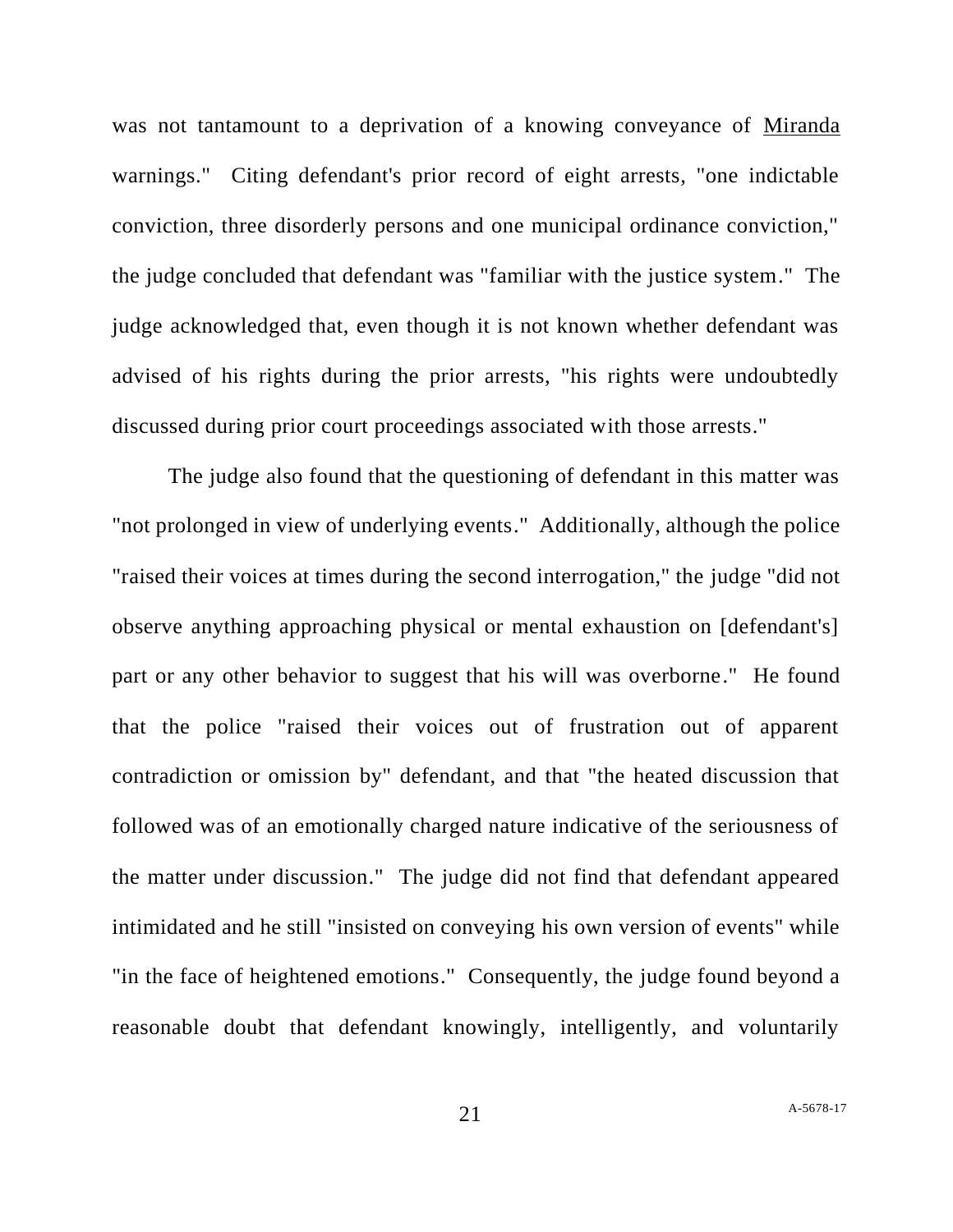waived his Miranda rights prior to making the statement. The judge also found that defendant's letter to the prosecutor was admissible.

### II.

#### A.

Our review of a trial judge's findings at an evidentiary hearing or trial is deferential. See State v. Tillery, 238 N.J. 293, 314 (2019); State v. Hubbard, 222 N.J. 249, 262-65 (2015). Nevertheless, "[w]hen faced with a [challenge to a] trial [judge]'s admission of police-obtained statements, [we] engage in a 'searching and critical' review of the record to ensure protection of a defendant's constitutional rights." State v. Hreha, 217 N.J. 368, 381-82 (2014) (quoting State v. Pickles, 46 N.J. 542, 577 (1966)). "Subject to that caveat, [we] generally will defer to a trial court's factual findings concerning the voluntariness of a confession that are based on sufficient credible evidence in the record." State <u>v. L.H.</u>, 239 N.J. 22, 47 (2019). This deference extends to a judge's determinations based not only on live testimony but also when based on the review of video or documentary evidence because of the judge's "expertise in fulfilling the role of factfinder." State v. S.S., 229 N.J. 360, 364-65, 379-80 (2017).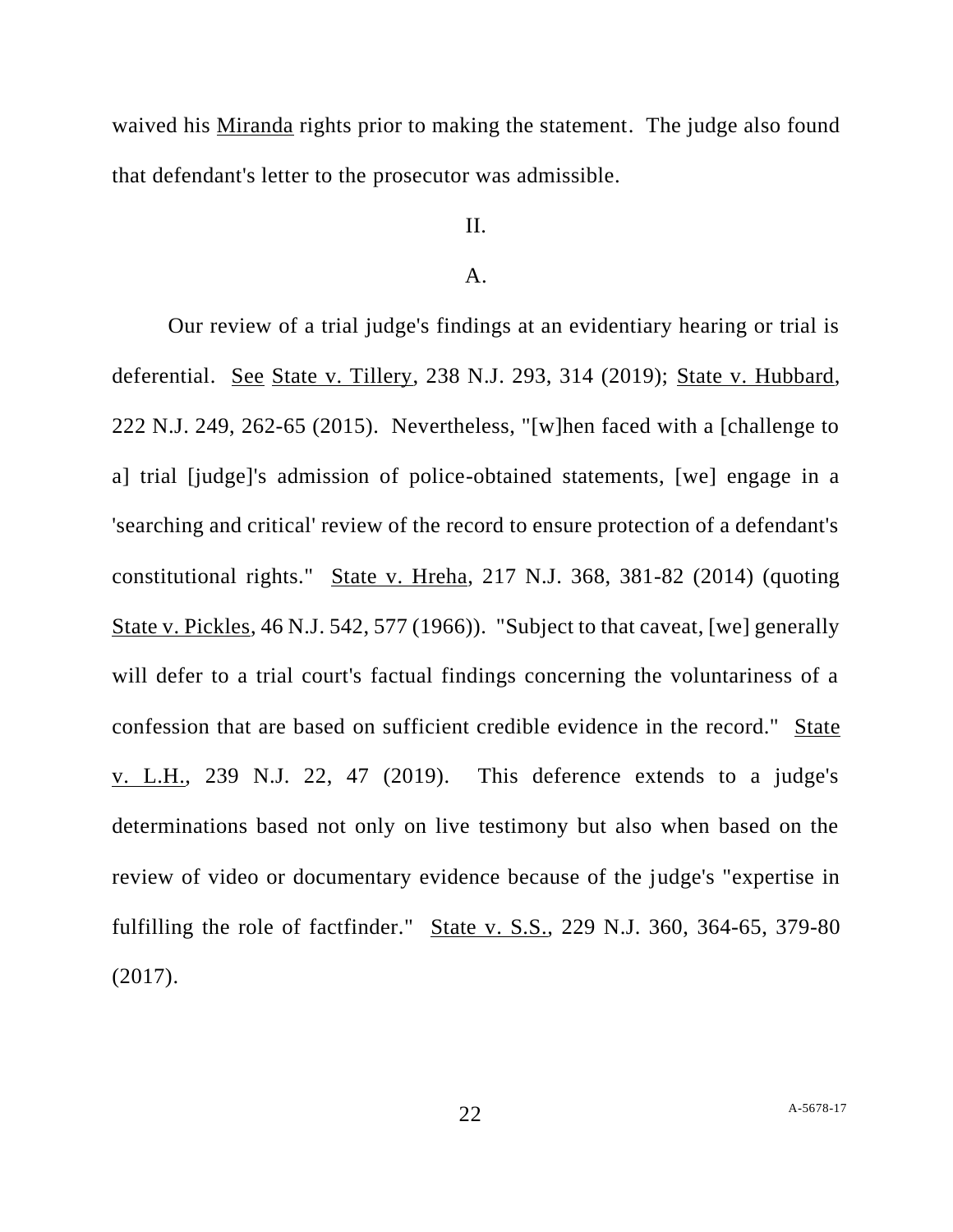We will not reject the trial judge's factual findings merely because we "disagree[] with the inferences drawn and the evidence accepted by the trial [judge] or because [we] would have reached a different conclusion." Id. at 374. Only if the judge's factual findings are "so clearly mistaken that the interests of justice demand intervention and correction," will we discard those factual findings. State v. Gamble, 218 N.J. 412, 425 (2014). When the judge's factual findings are "not supported by sufficient credible evidence in the record," the reviewing court's deference ends. S.S., 229 N.J. at 361. Then, the trial judge's interpretation of the law and "the consequences that flow from established facts are not entitled to any special deference." Gamble, 218 N.J. at 425.

#### B.

With these guiding principles in mind, we turn to defendant's contentions on appeal that he did not knowingly and voluntarily waive his rights because the detective "hastily recited the rights," presented them as a formality, and minimized the importance of the warnings by telling him he was not in trouble and pointing out that he had been able to leave the police station earlier that day. He additionally contends that the detectives' conduct "induced" him into waiving his rights and that they deprived him of important information "relating to the nature of the allegations against him," since the detectives had watched the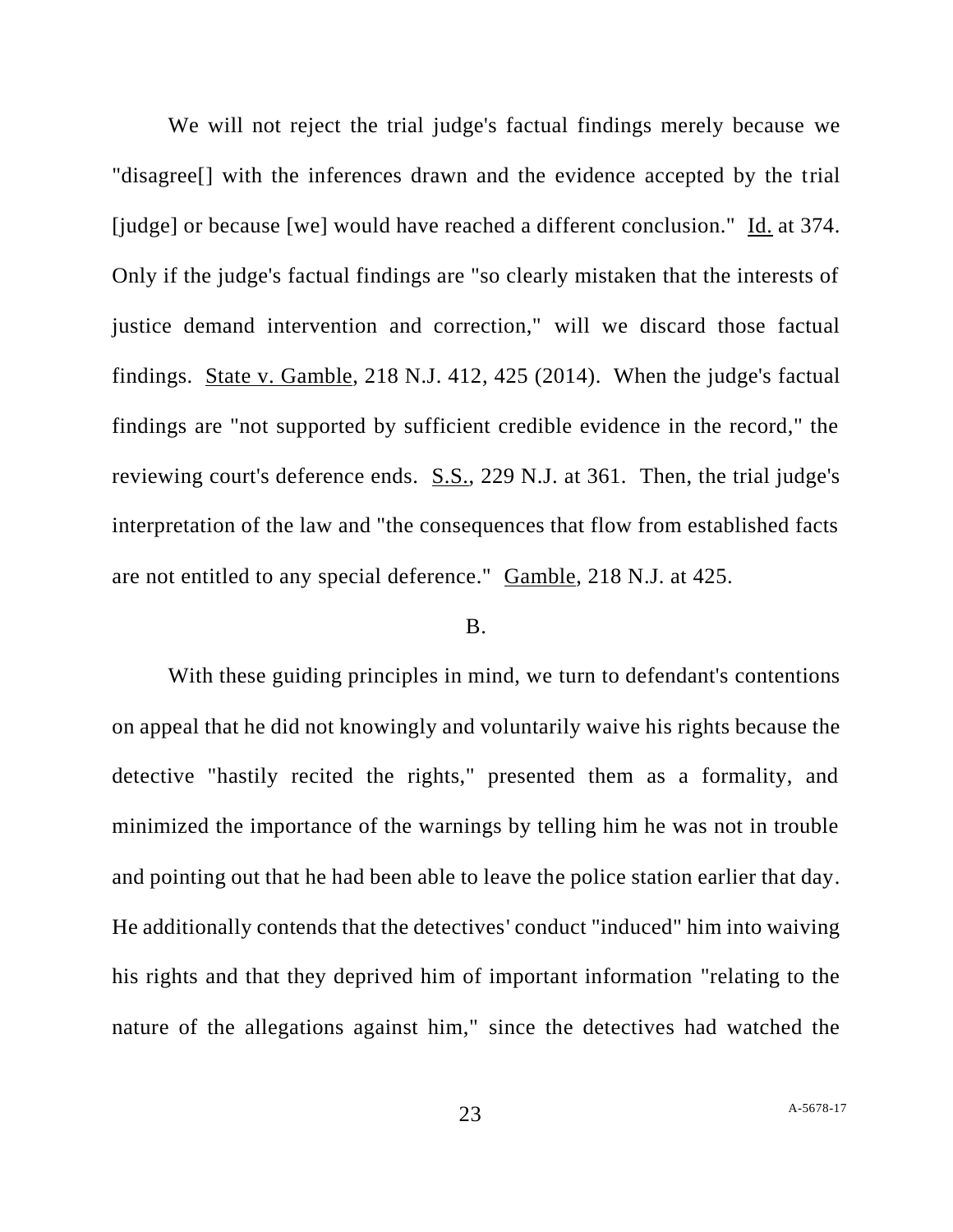surveillance videos and believed defendant was involved in a crime but told him he was not in trouble.

Defendant further argues that he did not voluntarily give his statement because the police coerced him. He asserts that the detectives repeatedly yelled at him that they had video proof he was involved in the murders, that they misrepresented the videos because it was impossible to identify "anyone from the surveillance videos," and that the detectives lied that Williams told the detectives that defendant was involved in the murders. Based on those representations, defendant claims that the detectives "contradicted the Miranda warnings" by telling him that he had to confess "his full involvement in these offenses" in order to avoid facing murder charges.

We conclude that although, as the trial judge found, the detectives properly administered Miranda warnings, which defendant understood and acknowledged, 7 the combination of the detectives' repetitive misleading

<sup>&</sup>lt;sup>7</sup> While, as defendant argues, it is true officers "should scrupulously avoid making comments that minimize the significance of the suspect's signature on that card or form," Tillery, 238 N.J. at 319, the detective's first comment that the Miranda warnings were just "a formality," can be overlooked as an offhand remark that simply preceded the warnings defendant said he understood and waived. It is the rest of the statements the officers made that we view as impermissible. See State v. O.D.A.-C., No. A-2932-18, (App. Div. Feb. 8, 2021) (slip op. at 13) (explaining that the detective's characterization of Miranda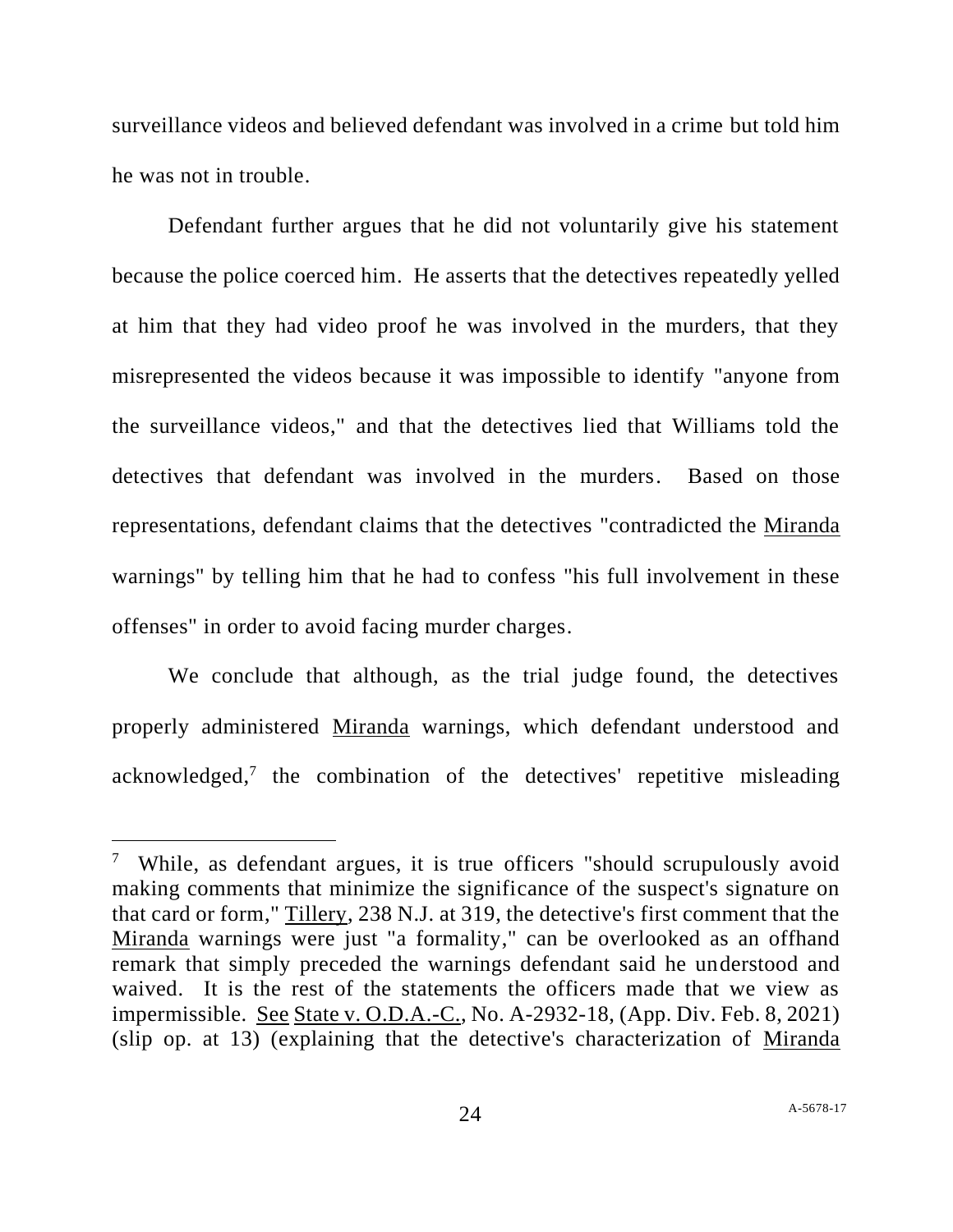statements telling defendant that talking to them would, in contravention of the Miranda warnings, help defendant, the detectives improperly induced defendant to give incriminating information in contravention of his Fifth Amendment rights. As such, we conclude that his statement should not have been admitted as evidence.

"The right against self-incrimination  $\ldots$  guaranteed by the Fifth Amendment to the United States Constitution and this state's common law, [is] now embodied in statute, N.J.S.A. 2A:84A-19, and evidence rule, N.J.R.E. 503." S.S., 229 N.J. at 381-82. The importance of that right cannot be overstated. As Justice Albin stated in L.H., "[n]o piece of evidence may have greater sway over a jury than a defendant's confession. For that reason, it is of critical importance that law enforcement officers use interrogation techniques that will elicit confessions by lawful means." 239 N.J. at 27.

A defendant may waive his Fifth Amendment rights so long as the waiver is made knowingly, intelligently, and voluntarily. State v. Sims, 466 N.J. Super. 346, 363 (App. Div. 2021) (citing Miranda, 384 U.S. at 444), certif. granted, \_\_

warnings as a formality was not by itself a problem but all of his statements had to be viewed in context); State v. Cooper, 151 N.J. 326, 355 (1997) ("[M]isrepresentations alone are usually insufficient to justify a determination of involuntariness or lack of knowledge.").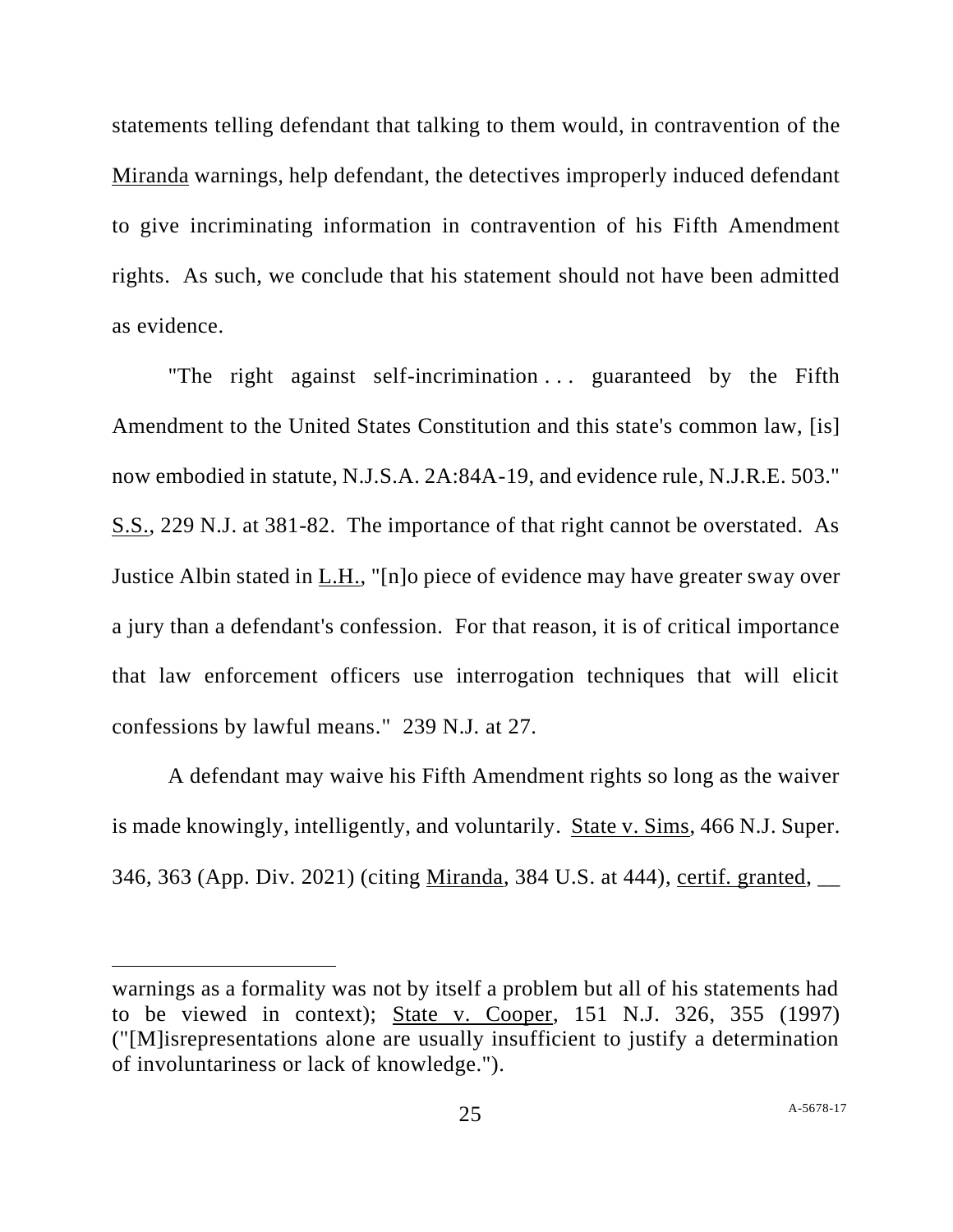N.J. \_\_ (2021)(slip op. at 1). Before a defendant's custodial statement may be admissible, the State must "'prove beyond a reasonable doubt that the suspect's waiver [of rights] was knowing, intelligent, and voluntary.'" Ibid. (alteration in original) (quoting State v. A.M., 237 N.J. 384, 397 (2019)).

When determining whether "the State has satisfied its burden," a court must consider the "totality of the circumstances," which includes "factors such as the defendant's age, education and intelligence, advice as to constitutional rights, length of detention, whether the questioning was repeated and prolonged in nature and whether physical punishment or mental exhaustion was involved." Ibid. (quoting A.M., 237 N.J. at 397). Additionally, a court may consider the defendant's "previous encounters with law enforcement," State v. Knight, 183 N.J. 449, 463 (2005) (citing State v. Presha, 163 N.J. 304, 313 (2000)), and the "period of time between 'administration of the [Miranda] warnings and the volunteered statement." Ibid. (alteration in original) (quoting State v. Timmendequas, 151 N.J. 515, 614 (1999)). The evidence must establish that the statement was given voluntarily and "not . . . because the defendant's will was overborne." L.H., 239 N.J.at 42 (quoting Knight, 183 N.J. at 462).

Our Court has explained that "[t]o eliminate questions about a suspect's understanding, the entire Miranda form should be read aloud to a suspect being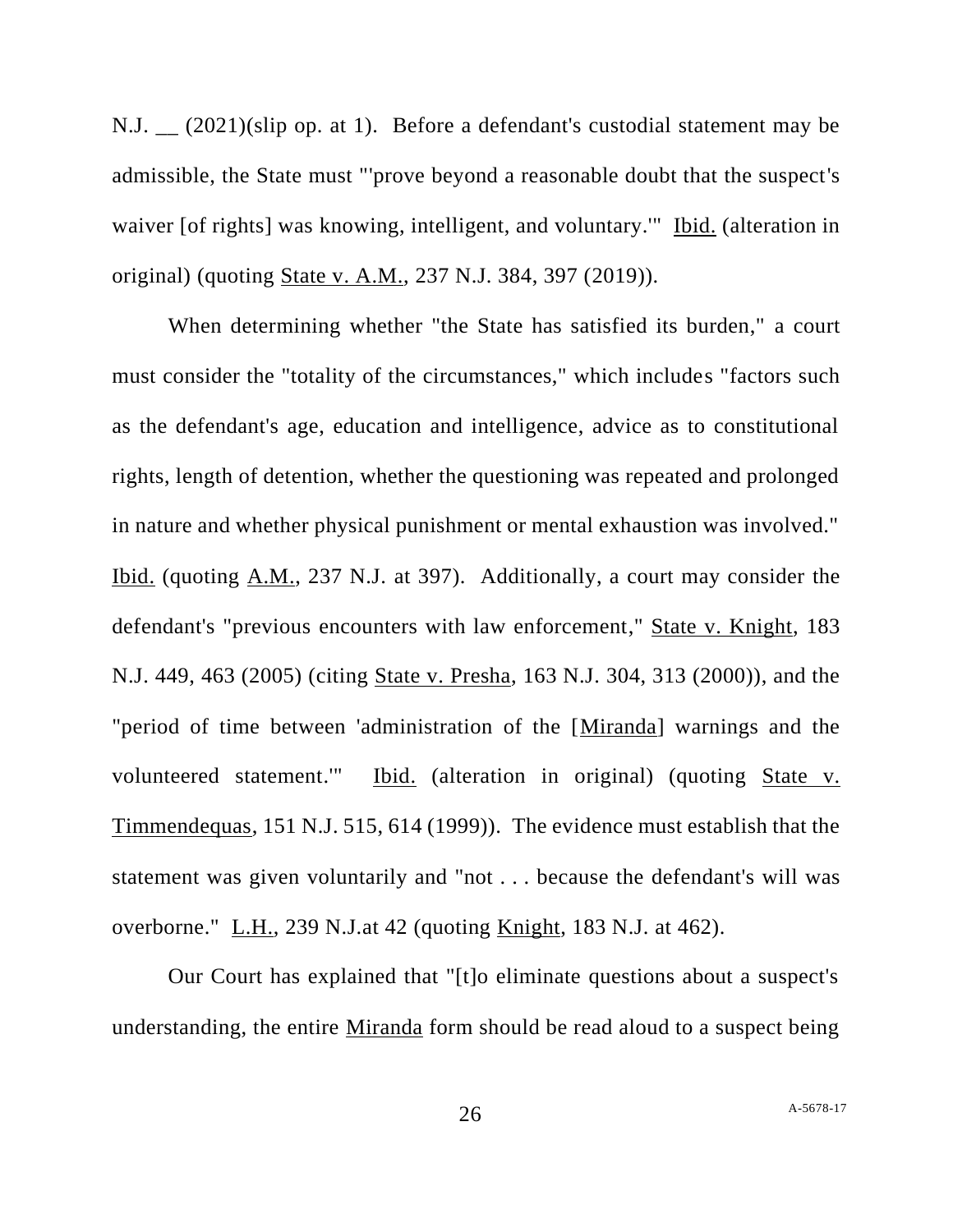interrogated, or the suspect should be asked to read the entire form aloud," and to the extent that is not done, "the suspect should be asked about his or her literacy and educational background."  $\underline{A.M.}$ , 237 N.J. at 400. In determining whether a waiver has occurred, "[t]he criterion is not solely the language employed but a combination of that articulation and the surrounding facts and circumstances." State v. Kremens, 52 N.J. 303, 311 (1968). The focus of a Miranda analysis should be on whether the defendant had a clear understanding and comprehension of his or her Miranda rights based on the totality of the circumstances. State v. Puryear, 441 N.J. Super. 280, 297 (App. Div. 2015) (citing State v. Nyhammer, 197 N.J. 383, 402 (2009)).

"Where the prosecution shows that a Miranda warning was given and that it was understood by the accused, an accused's uncoerced statement establishes an implied waiver of the right to remain silent." Tillery, 238 N.J. at 316 (quoting Berghuis v. Thompkins, 560 U.S. 370, 384 (2010)). However, a defendant signing a waiver of his rights, which were read to him prior to being questioned, cannot be accepted as evidence of a waiver where the interrogating officer "minimize[s] the significance of the suspect's signature on that card or form." Id. at 319 (concluding that a defendant's signature to a waiver form that only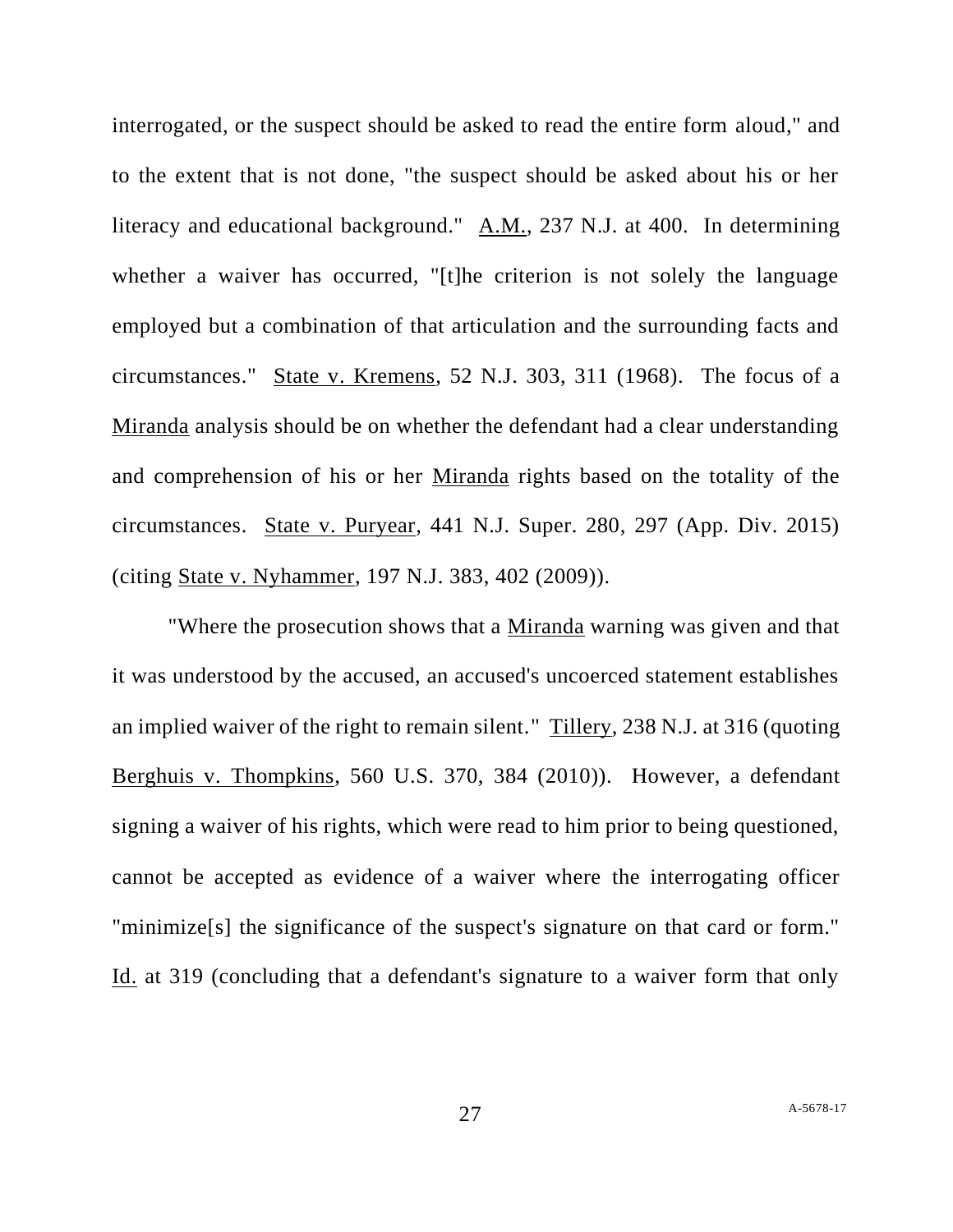acknowledged his rights were read to him did not establish a waiver of his rights).

For example,"[i]n [State ex rel. A.S.], the interrogating officer violated a juvenile defendant's rights by telling her that answering questions 'would actually benefit her'—an assertion at direct odds with the Miranda warning 'that anything she said in the interview could be used against her in a court of law.'" L.H., 239 N.J. at 44 (quoting State ex rel. A.S., 203 N.J. 131, 151 (2010)). Similarly, in Puryear, the interrogating officer told defendant "[t]he only thing you can possibly do here is help yourself out. You cannot get yourself in any more trouble than you're already in. You can only help yourself out here." 441 N.J. Super. at 288. We found the defendant's ensuing statement inadmissible because the detective's representation had neutralized the Miranda warning and the defendant therefore did not knowingly, intelligently, and voluntarily waive his <u>Miranda</u> rights. Id. at 298-99.

As we observed in that case, "[a] police officer cannot directly contradict, out of one side of his mouth, the Miranda warnings just given out of the other." Id. at 296-97 (first quoting State v. Pillar, 359 N.J. Super. 249, 268 (App. Div. 2003); then citing United States v. Ramirez, 991 F. Supp. 2d 1258, 1269-70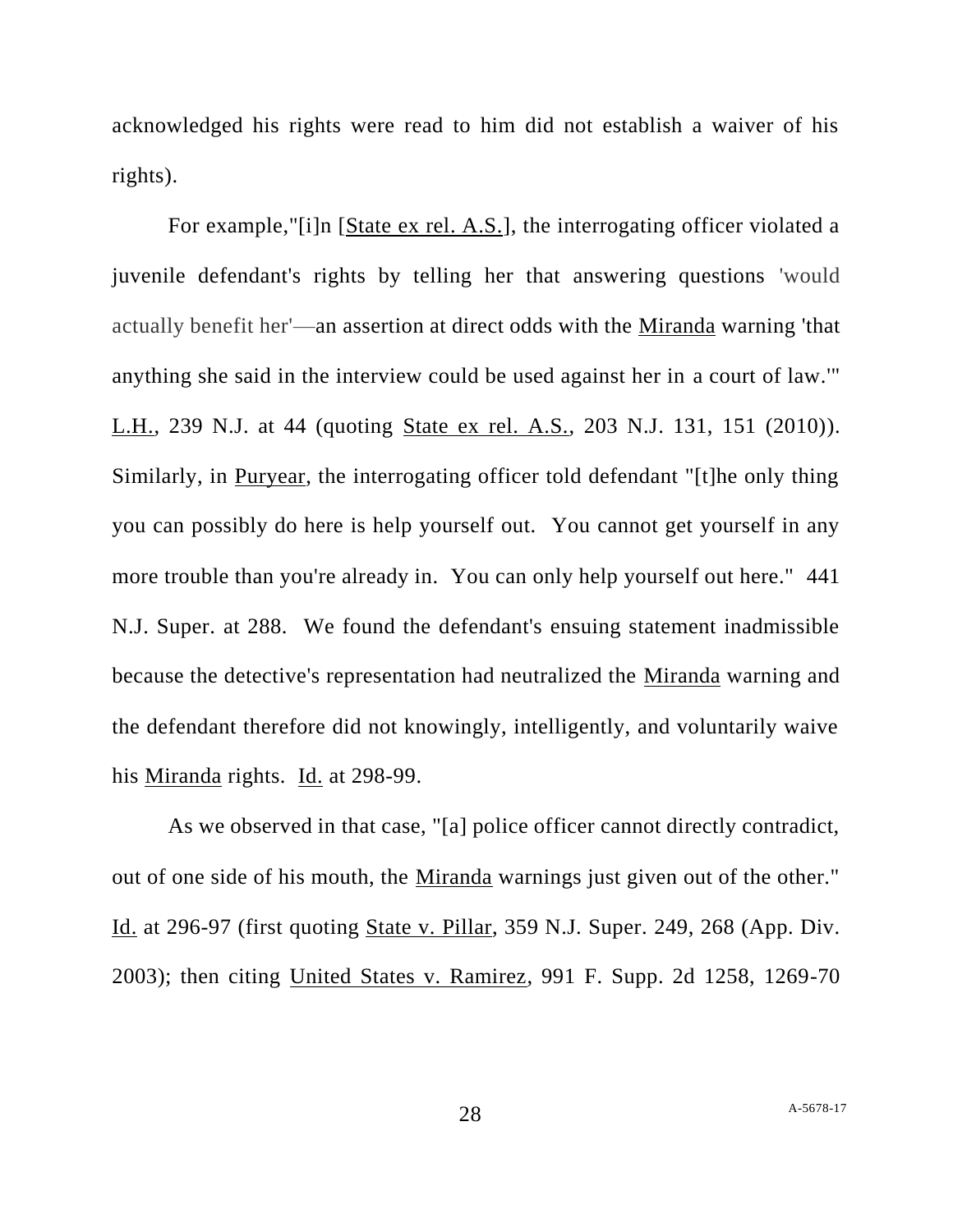(S.D. Fla. 2014) (telling a defendant if he or she did not answer questions "it would be worse" contradicted the Miranda safeguards)).

The courts in A.S. and Puryear both held the defendants' statements inadmissible because the interrogating officers had contradicted the Miranda warnings by misleading the defendants into believing their statements would help them and would not be used against them. Id. at 298-99; A.S., 203 N.J. at 151 (holding that the detective telling the defendant that answering his questions would show that the defendant was a "good person" contradicted the Miranda warnings). However, in Pillar, where a defendant admitted to a crime based on the interrogating officer's assurance that their conversation was off the record, we observed that "a misrepresentation by police does not render a confession or waiver involuntary unless the misrepresentation actually induced the confession." 359 N.J. Super. at 269 (quoting State v. Cooper, 151 N.J. 326, 355  $(1997)$ ).

"A court may conclude that a defendant's confession was involuntary if interrogating officers extended a promise so enticing as to induce that confession." L.H., 239 N.J. at 45 (quoting Hreha, 217 N.J. at 383). "[W]here a promise is likely to 'strip[] defendant of his "capacity for self-determination"'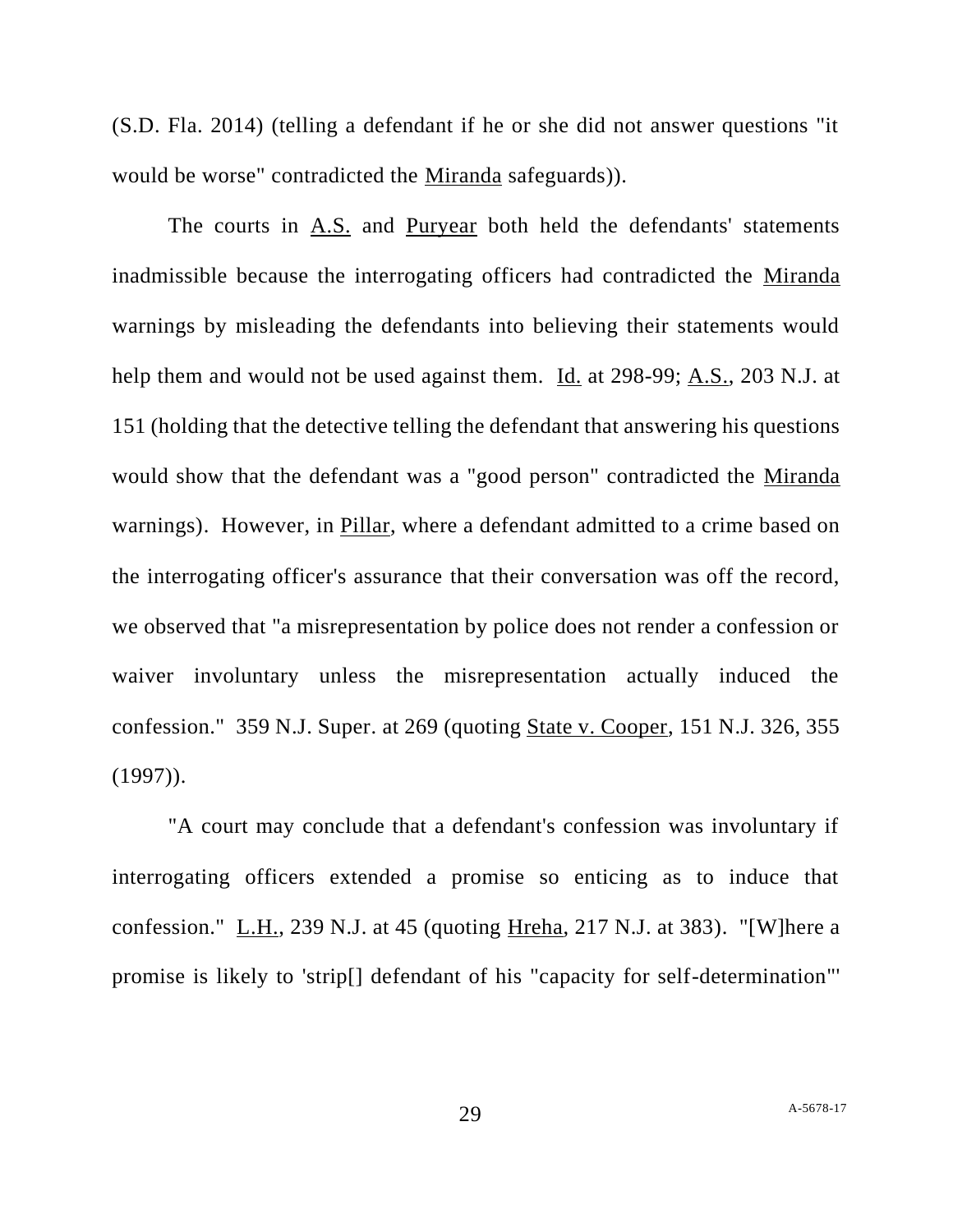and actually induce the incriminating statement, it is not voluntary." Ibid. (quoting State v. Fletcher, 380 N.J. Super. 80, 89 (App. Div. 2005)).

As Justice Albin also explained in L.H., while certain lies told by interrogating officers are tolerated, inducements to speak to law enforcement that include express or implied assurances of leniency cannot be tolerated. Specifically, he stated the following:

> Because a suspect will have a "natural reluctance" to furnish details implicating himself in a crime, an interrogating officer may attempt to dissipate this reluctance and persuade the suspect to talk. . . . . One permissible way is by appealing to the suspect's sense of decency and urging him to tell the truth for his own sake. . . . Our jurisprudence even gives officers leeway to tell some lies during an interrogation. . . .

> Certain lies, however, may have the capacity to overbear a suspect's will and to render a confession involuntary. Thus, a police officer cannot directly or by implication tell a suspect that his statements will not be used against him because to do so is in clear contravention of the <u>Miranda</u> warnings. . . .

> Other impermissible lies are false promises of leniency that, under the totality of circumstances, have the capacity to overbear a suspect's will. . . . A free and voluntary confession is not one extracted by threats or violence, nor obtained by any direct or implied promises, however slight, nor by the exertion of any improper influence. . . .

> > . . . .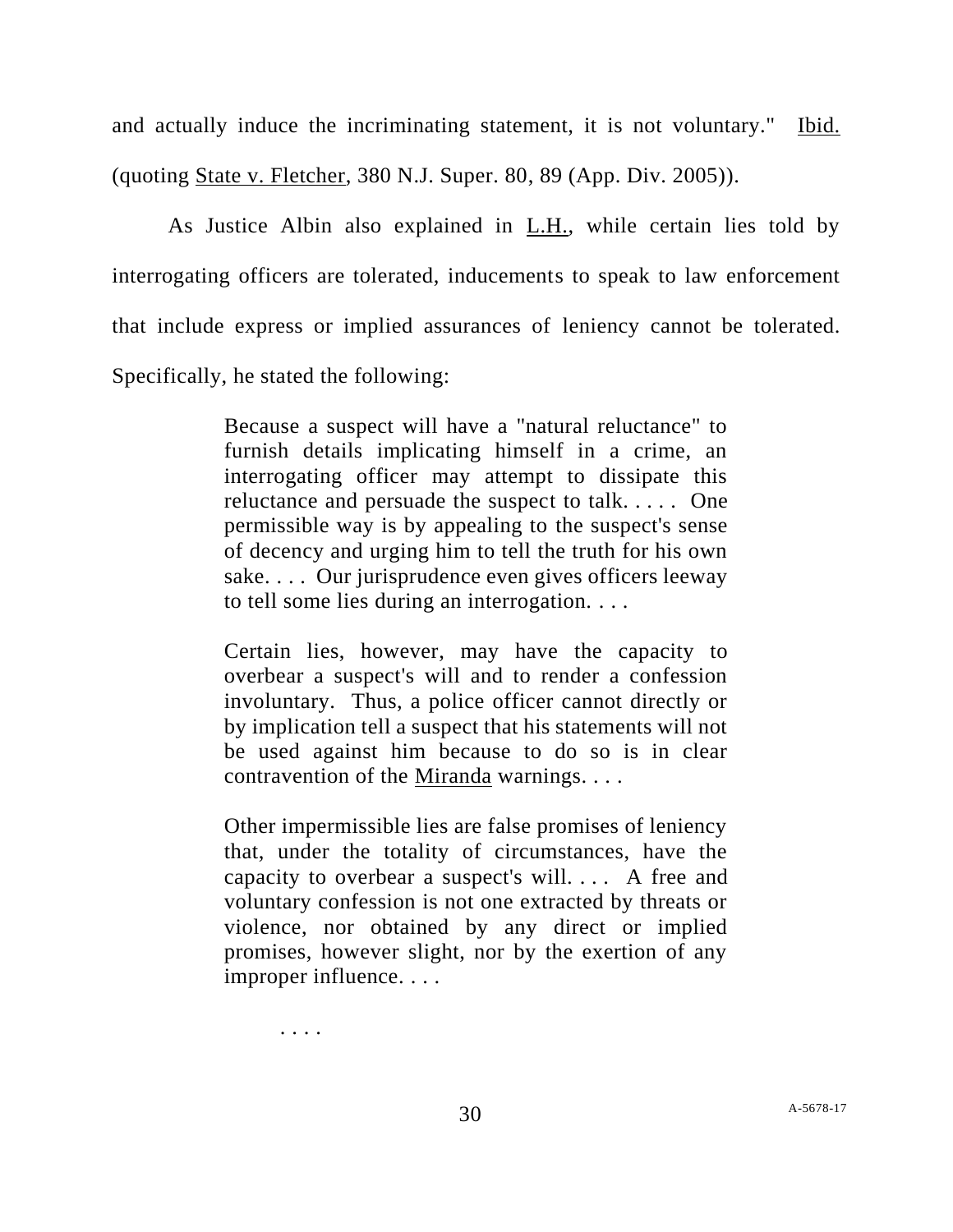Under the totality-of-the-circumstances test, a promise of leniency is one factor to be considered in determining voluntariness.... Courts have recognized that the danger posed by promises of leniency is that such promises in some cases may have the capacity to overbear a suspect's will and produce unreliable— even false—confessions. . . . Some courts also take into account an interrogator's "minimization" of the offense when questioning the suspect as one factor in determining the voluntariness of a confession.

[L.H., 239 N.J. at 43-46 (internal quotation marks, alterations, and citations omitted).]

Applying these controlling principles to defendant's contentions on appeal, we conclude that the trial judge erred by denying defendant's motion to suppress his second statement to police. The statement was obtained after the interrogating detectives repeatedly and persistently told defendant that the only way he could help himself was by admitting his role in the subject robberies and murders. These statements effectively "contradicted the Miranda warnings provided to [defendant]: that anything [he] said in the interview could be used against [him] in a court of law." A.S., 203 N.J. at 150.

Although defendant maintained that he had nothing to do with the crimes despite the officers' representations, because of the officers' assurances that he could help himself by talking to them, defendant placed himself with his codefendant in the vehicle, neighborhood, and store the police had connected to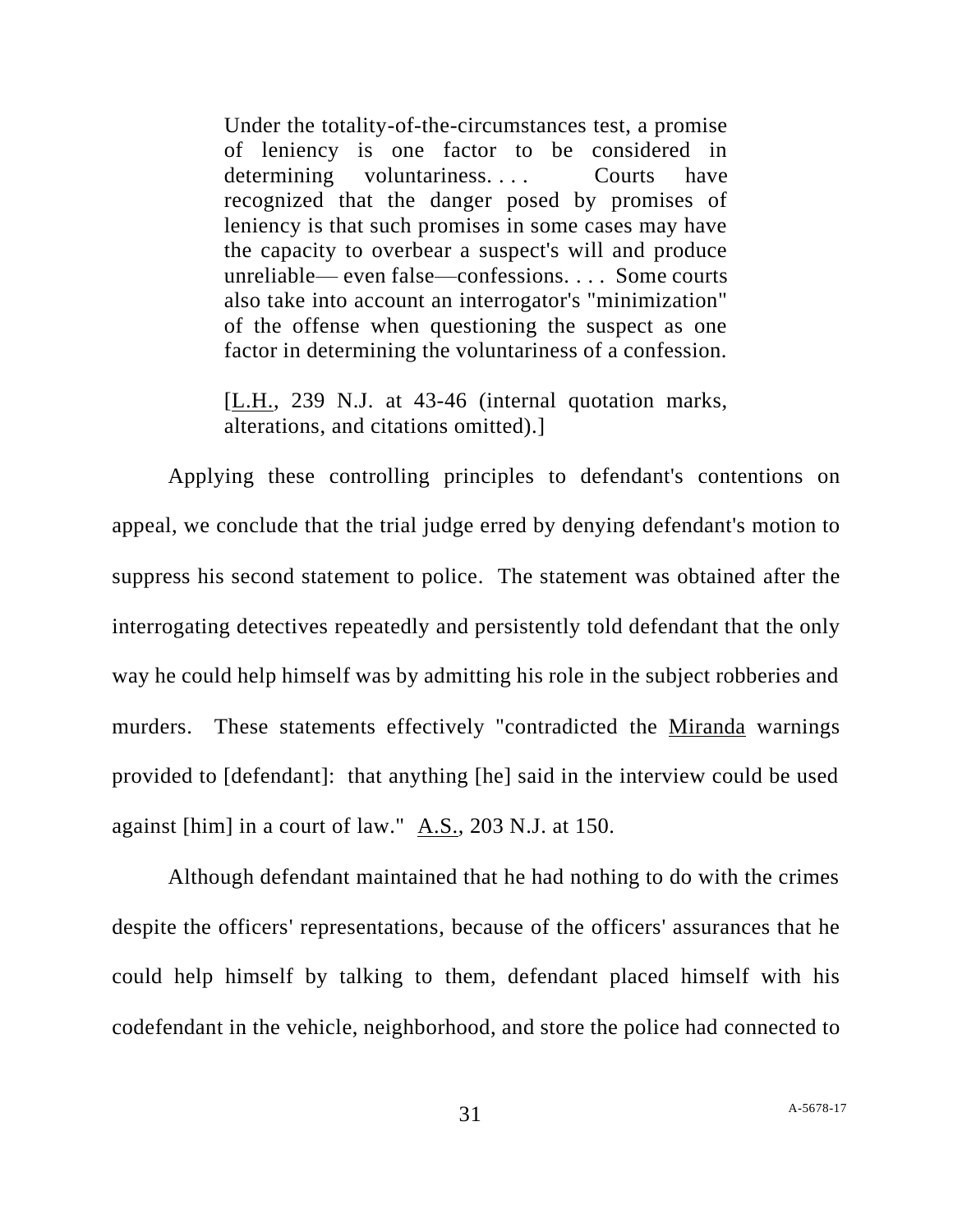the crimes. Under these circumstances, the statement should not have been admitted.

While the trial judge engaged in a detailed analysis of the circumstances, he overlooked the detectives' false promises to defendant. While on one hand, they told defendant he was not in trouble, on the other they falsely told defendant that he could help himself if he gave a statement, which directly negated the Miranda warnings and induced defendant to supply incriminating information. This information included verification that he was at Walgreens and in the van with Williams and others on the night in question. As we have explained, a detective cannot in one breath provide Miranda warnings to a suspect, including the vitally significant fact that anything the suspect says can and will be used against him in a court of law, and in the next, make repeated assurances that speaking with the police will ultimately help that suspect in the same court of law. Puryear, 441 N.J. Super. at 296-97.

The assurances from the detectives that defendant could help himself by talking presented an overwhelming enticement to supply incriminating information, with the hope, as defendant stated, he would be released. As such, the detectives' assurances "clearly had the likelihood of stripping defendant of his 'capacity for self-determination.'" Pillar, 359 N.J. Super. at 272-73 (quoting